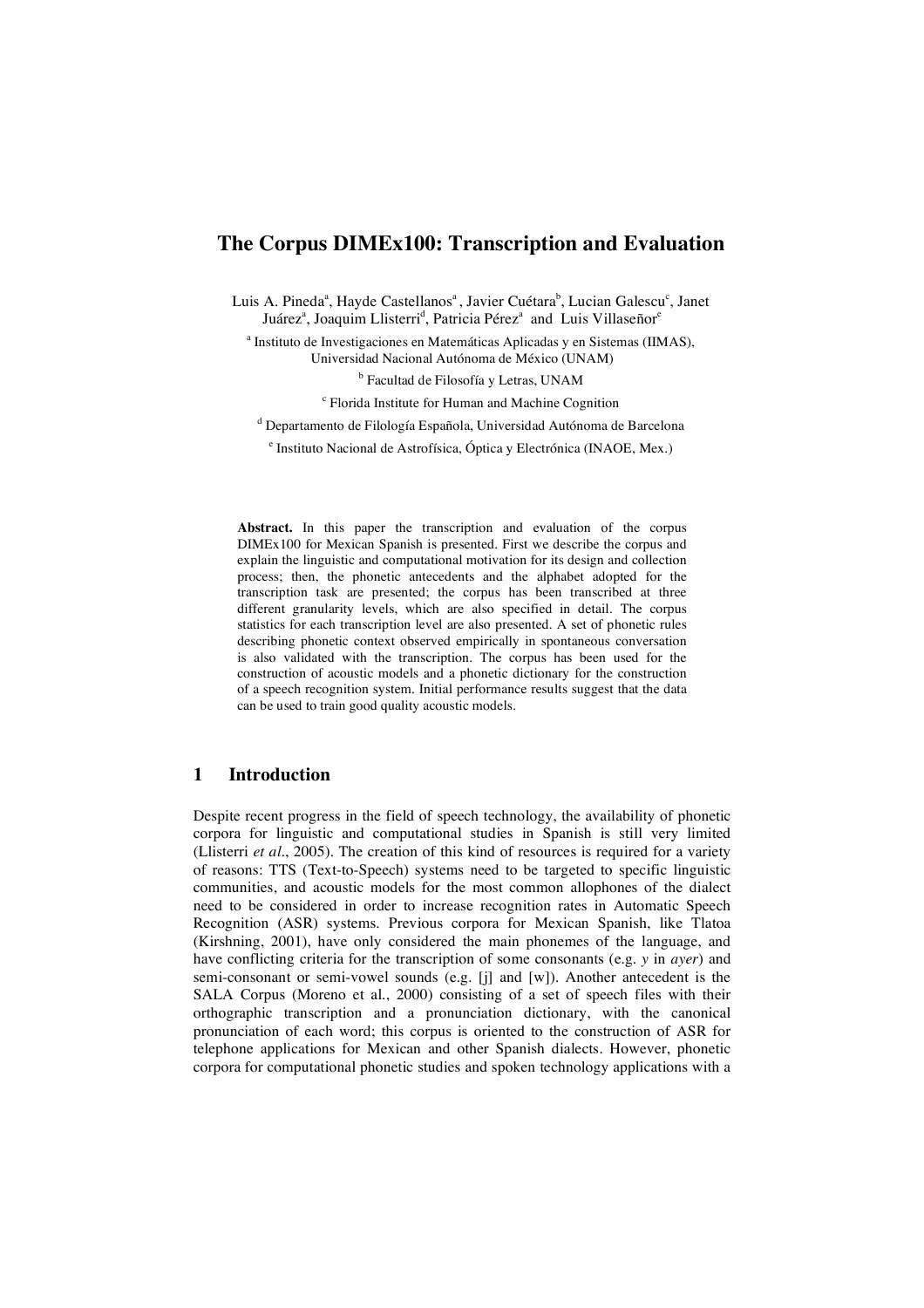solid phonetic foundation and a detailed phonetic analysis and transcription are much harder to find.

A linguistic and empirically motivated allophonic set is also important for the definition of pronunciation dictionaries. The phonetic inventory of Mexican Spanish, for instance, is usually described as consisting of 22 phones: 17 consonants and 5 vowels (Perissinotto, 1975), but our empirical work with the dialect of the center of the country has shown that there are 37 allophones (26 consonant sounds and 11 vowels and semi-consonants) that appear often and systematically enough in spoken language to be considered in transcriptions and phonetic dictionaries. This set needs to be further refined for the specific requirements of acoustic models in ASR (e.g. silences for unvoiced sounds). We have also observed that phonetic contexts that appear often and systematically enough can be described through phonetic rules that can be used both for theoretical studies and for the construction of speech technology applications.

In this paper we present the transcription and validation processes of the DIMEx100 Corpus (Pineda *et al*., 2004), which was designed and collected to support the development of language technologies, especially speech recognition, and also to provide an empirical base for phonetic studies of Mexican Spanish<sup>1</sup>. In Section 2 we present an overview of the design and characteristics of the corpus. The sociolinguistic background of the corpus is presented in Section 3. The antecedents and definition of the phonetic alphabet, and also the variants used for the three granularities levels of transcription are described in Section 4. Section 5 deals with the phonetic distribution of the corpus, which is compared with results from previous studies. In Section 6 we discuss the extent to which the DIMEx100 Corpus satisfies a set of phonetic rules defined empirically in a previous study for Mexican Spanish (Cuétara, 2004). Section 7 is devoted to assessing the potential for the DIMEx100 Corpus to be used for training acoustic models for speech recognition. We conclude with a discussion about the contribution of the present work.

### **2 Corpus design and characteristics**

For the collection process the Web was considered as a large enough, complete and balanced, linguistic resource, and the corpus sentences were selected from this source; the result of this exercise was Corpus230 (Villaseñor *et al.*, 2004), a collection of 344K sentences with 236K lexical units, and about 15 million words. From this original resource we selected 15,000 sentences with length ranging from 5 to 15 words; these sentences were ordered according to their perplexity<sup>2</sup> value from lowest to highest, and we retained the 7000 sentences with the lowest value. Sentences with foreign words and unusual abbreviations were edited out, and the set was also edited for facilitating the reading process and for enhancing the relationship between text and sound (e.g. acronyms and numbers were spelled out in full). The final result was a

 $\mathfrak{Z}$ 

 <sup>1</sup> http://leibniz.iimas.unam.mx/~luis/DIME/

<sup>2</sup> Perplexity is a commonly used measure of the goodness of a language model that could be intuitively thought of representing the average number of word choices at every predictive step; the lower the number, the better.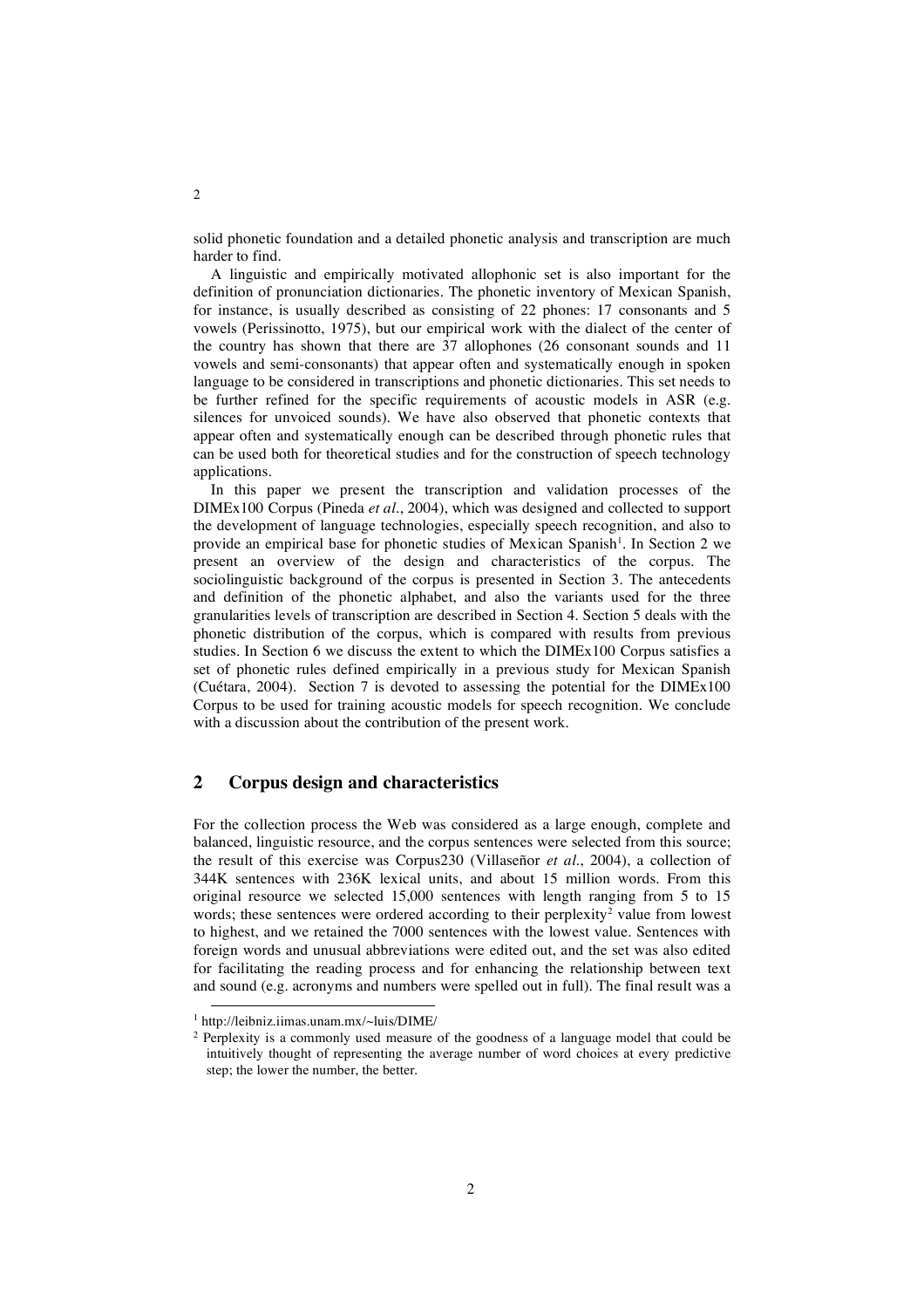set of 5010 sentences. For recording the corpus, we recruited 100 speakers; each recorded 50 individual sentences. The remaining 10 sentences were recorded by all 100 speakers; this data was collected in order to support experiments involving a large set of speakers given the same phonetic data, like speaker identification and classification. Thus, the spoken data collected included a total of 6000 sentences: 5000 different sentences recorded one time and 10 sentences recorded 100 times each. The final resource has been named the DIMEx100 corpus. In order to measure the appropriateness of the corpus we controlled the characteristics of the speakers, as described in Section 3; we also measured the frequency of occurrence and the distribution of samples for each phonetic unit, and verified that these were complete in relation to our allophonic set and balanced in relation to the language. These figures are presented below in this paper.

The corpus was recorded in a sound studio at CCADET, UNAM, with a Single Diaphragm Studio Condenser Microphone Behringe B-1 and a Sound Blaster Audigy Platinum ex (24 bit/96khz/100db SNR) using the WaveLab 4.0 program<sup>3</sup>; the sampling format is mono at 16 bits, and the sampling rate is 44.1 khz.

The transcription process was carried on by expert phoneticians. A basic phonetic alphabet including  $54$  units was used  $(T-54)$ . This process was supported by an automatic transcriber that provided canonical pronunciations of each word in terms of a set of grapheme to phone rules, and also default durations for each unit (Cuétara, 2004; Pineda *et al*., 2004). The default transcription was inspected by phoneticians who carefully reviewed the pronunciation of each word, and provided the transcription of its actual phonetic realization. The transcription was time-aligned, and careful attention was paid to the determination of the boundaries of each allophonic unit. In addition to this fine transcription, two additional transcriptions were produced: T-44 and T-22, with 44 and 22 units respectively, as will be explained below. In order to facilitate building a phonetic dictionary with allophonic variation for each granularity level, the orthographic transcription of each word was time-aligned with its phonetic realization, so that all realizations of the same word in the corpus could be collected automatically.

### **3. Sociolinguistic considerations**

Recording a spoken corpus implies considering and designing minimal linguistic measurable aspects in order to be able to evaluate them afterwards. Following Perissinotto's (1975) guidelines, speakers were selected according to age (16 to 36 years old), educational level (with studies higher than secondary school) and place of origin (Mexico City). A random group of speakers at UNAM (researchers, students and teachers) brought in a high percent of these kind of speakers: the average age was 23.82 years old; most of the speakers were undergraduate (87%) and the rest graduate, and most of the speakers (82%) were born and lived in Mexico City. As we accepted everyone interested (considering that Mexico City's population is representative of the whole country), 18 people from other places residing in Mexico City participated in the recordings. The groups of speakers was gender balanced  $(49\%$  men and  $51\%$ 

 <sup>3</sup> http://www.steinberg.net/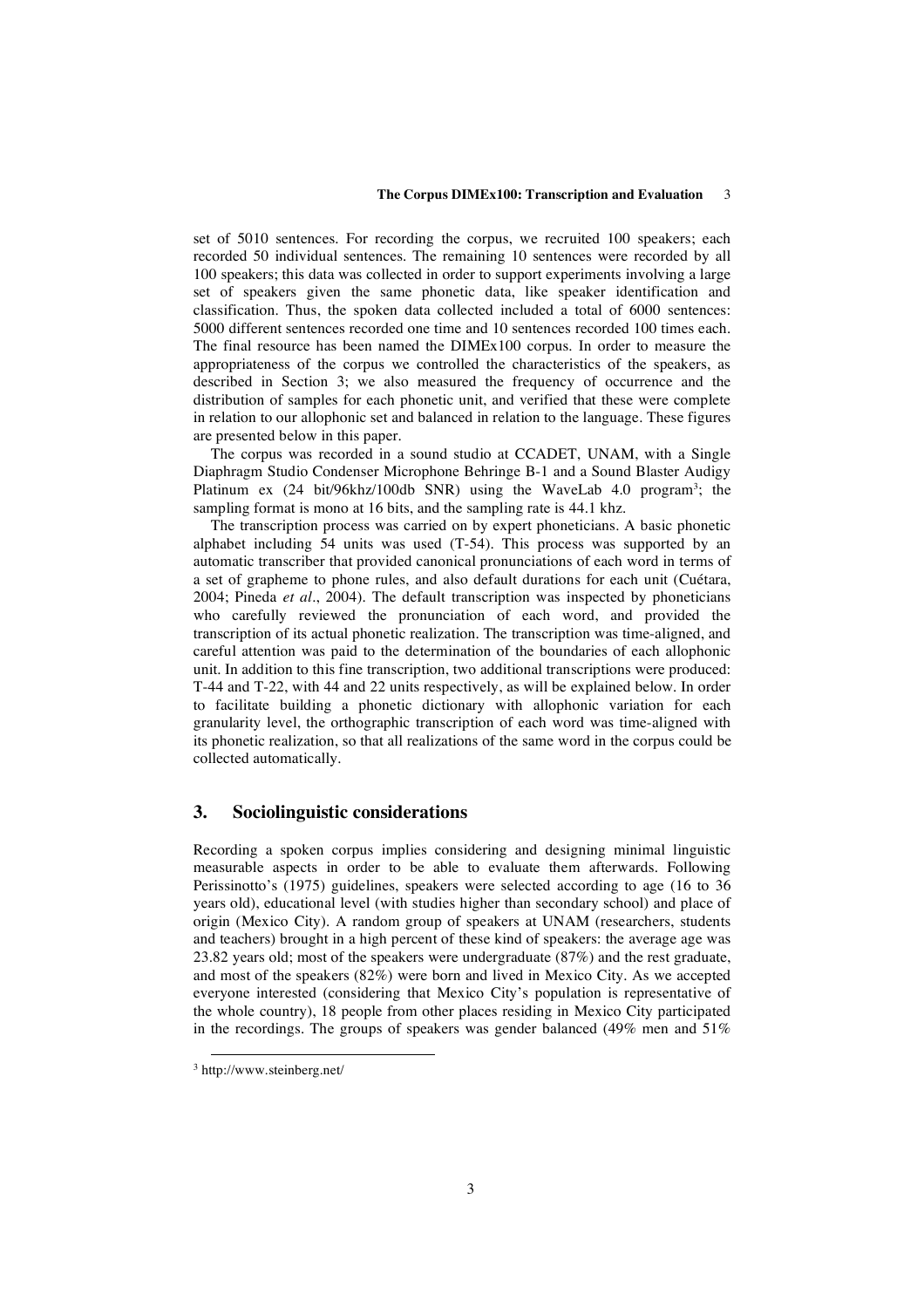women). Although Mexican Spanish has several dialects (from the northern region, the Gulf Coast and Yucatan's Peninsula, to name only a few) Mexico City's dialect represents the variety spoken by most of the population in the country (Canfield, 1981; Lope Blanch, 1963-1964; Perissinotto, 1975).

#### **4. Phonetic alphabet and granularity of transcription**

From a computational perspective, Mexican Spanish has been the subject of very few number of phonetic studies; in this context, the transcription of a large, high-quality corpus faced two problems: the definition of an appropriate computational phonetic alphabet and the identification of the allophonic set useful for computational applications. There are antecedents of phonetic alphabets for this dialect of Spanish from both the European and American traditions – i.e. SAMPA (Wells, 1998) and Worldbet (Hieronymus, 1997) respectively. SAMPA was originally defined for Castillian Spanish, and although it was extended to six American dialects within the context of the SALA project 4, the effort was centered in formalizing the sounds with indigenous roots (Moreno and Mariño, 1998). Later on the same authors proposed an inventory of phones and allophones of American Spanish (Moreno et al., 2000). Worldbet, on its part, does include a version for Mexican Spanish (Hieronymus, 1997) but this is exactly the same as the one listed for Castillian Spanish; consequently, this version considers two phonemes that are only part of Castilian Spanish (the fricative [T] and the lateral palatal [L]) but, on the other hand, it leaves out many allophones that are common in Mexican Spanish, like the palatalized unvoiced stop  $[k^j]$ , the unvoiced dentalized fricative [s], the alveolar voiced fricative [s], the approximants, some vowel sounds, like palatalized central open  $[a^+]$ , the velarized central open  $[\underline{a}]$ , the mid velar opened [o ], among others. Another alphabet within the American tradition is the Oregon Graduate Institute Alphabet OGIbet (Lander, 1997) which also has a Mexican version (Kirshning, 2001); however, this only considers the main phonemes of the language, and has conflicting criteria for the transcription of some consonants; for instance, the palatal [Z] is considered in OGIbet as a glide, when it is in fact a consonant sound. Also, this alphabet confuses the paravocal forms of the vowels [i] and [u] with consonant sounds, and is not specific enough for the taps and trills (three different sounds are proposed but there should be only two). For a very comprehensive discussion of computational phonetic alphabets for Mexican Spanish see Cuétara (2004).

We started the DIME Project (Villaseñor *et al*., 2000, Pineda *et al*. 2002) with the goal of identifying empirically a set of allophones for Mexican Spanish that would also be appropriate for the development of spoken language technologies. As a result, the Mexbet alphabet was proposed (Cuétara, 2004). This phonetic alphabet specifies a set of 37 allophones (26 consonant and 11 vowel sounds, as shown in Tables 1 and 2 respectively), occurring often and systematically enough, and can be clearly

 <sup>4</sup> SALA includes <sup>a</sup> speech corpus of Mexican Spanish with orthographic transcriptions and <sup>a</sup> pronunciation lexicon with a phonemic transcription (i.e. canonical pronunciations), and it is targeted for the construction of ASR Systems for mobile telephone applications. SALA is available as an ELRA resource at: http://catalog.elra.info/index.php.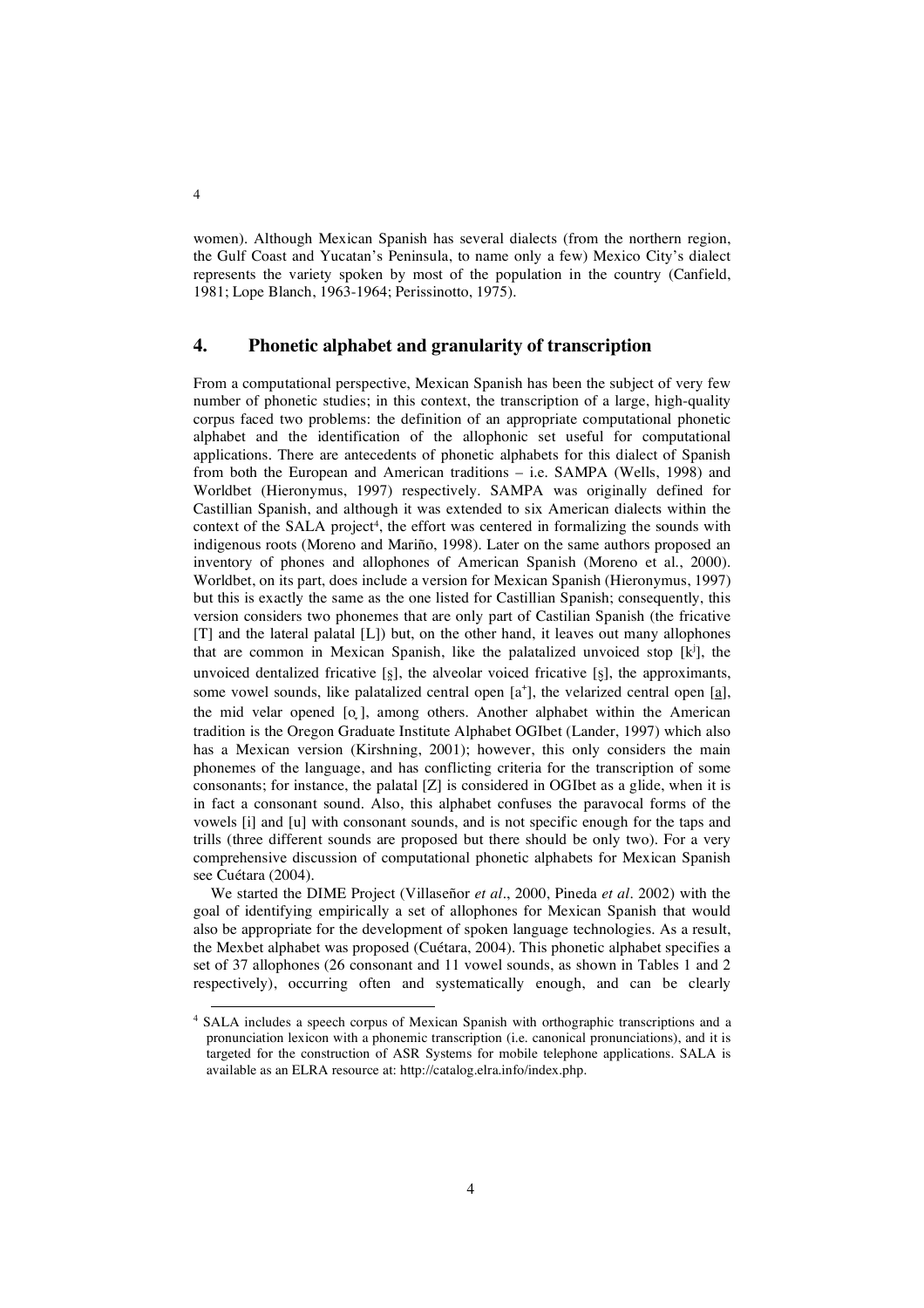distinguished using acoustic and phonetic criteria. For practical reasons, the notation of Mexbet is based on Worldbet. Mexbet was used as the main reference for the transcription of the DIMEx100 Corpus. The equivalence between Mexbet and IPA is shown in Appendix 5.

| <b>Consonants</b>      | Labial                    | Labio-<br>dental | Dental                                 | Alveolar                   | Palatal                                 | Velar                              |
|------------------------|---------------------------|------------------|----------------------------------------|----------------------------|-----------------------------------------|------------------------------------|
| Unvoiced stops         | [p]<br>papá               |                  | [t]<br>Tío                             |                            | $[k_j]$<br>queso, kilo                  | $\lceil k \rceil$<br>cama          |
| Voiced stops           | [b]<br>van, bien          |                  | $\lceil d \rceil$<br>diente.<br>un día |                            |                                         | [g]<br>gato, un gato               |
| Unvoiced<br>affricate  |                           |                  |                                        |                            | $\lceil tS \rceil$<br>hacha             |                                    |
| Voiced<br>affricate    |                           |                  |                                        |                            | [dZ]<br>Iluvia, yunque<br>un yunque     |                                    |
| Unvoiced<br>fricatives |                           | [f]<br>foco      | $[s_{-}$ []<br>Asta                    | [s]<br>sol, cielo          |                                         | $\lceil x \rceil$<br>paja, geranio |
| Voiced<br>fricatives   |                           |                  |                                        | $\lceil z \rceil$<br>mismo | $\lceil Z \rceil$<br>ayer, el yunque    |                                    |
| Approximants           | $\lceil V \rceil$<br>haba |                  | [D]<br>Hada                            |                            |                                         | $\lceil G \rceil$<br>el gato       |
| <b>Nasals</b>          | [m]<br>más                |                  | $[n_{-}[$ ]<br>Antes                   | $\lceil n \rceil$<br>nene  | $\lceil n \sim \rceil$<br>$a\tilde{n}o$ | [N]<br>angel                       |
| Lateral                |                           |                  |                                        | $\lceil 1 \rceil$<br>loco  |                                         |                                    |
| Tap                    |                           |                  |                                        | $[r($ ]<br>pero            |                                         |                                    |
| Trill                  |                           |                  |                                        | [r]<br>perro               |                                         |                                    |

*Table 1. Consonant sounds*

| <b>Vowels</b>                        |                      |            | Palatal                    |                                                                    | Cent.     |                            |            | Velar                        |           |                       |
|--------------------------------------|----------------------|------------|----------------------------|--------------------------------------------------------------------|-----------|----------------------------|------------|------------------------------|-----------|-----------------------|
| Semi-vowels /<br>semi-<br>consonants | [j]<br>viene,<br>hay |            |                            |                                                                    |           |                            |            |                              |           | W  <br>suave,<br>aura |
| Close                                |                      | [i]<br>ahí |                            |                                                                    |           |                            |            |                              | [u]<br>su |                       |
| Mid                                  |                      |            | $\left[ e \right]$<br>meta |                                                                    |           |                            |            | $\lceil 0 \rceil$<br>$l_{0}$ |           |                       |
|                                      |                      |            |                            | [E]<br>erre                                                        |           |                            | [0]<br>sol |                              |           |                       |
| Open                                 |                      |            |                            | $\left[\begin{smallmatrix} a & j \\ aire \end{smallmatrix}\right]$ | [a]<br>la | $[a_2]$<br>aunque,<br>alma |            |                              |           |                       |

### *Table 2. Vowel sounds*

In addition to the basic set, Mexbet includes a number of symbols useful for language technologies, in particular, for codifying the silences of unvoiced sounds, for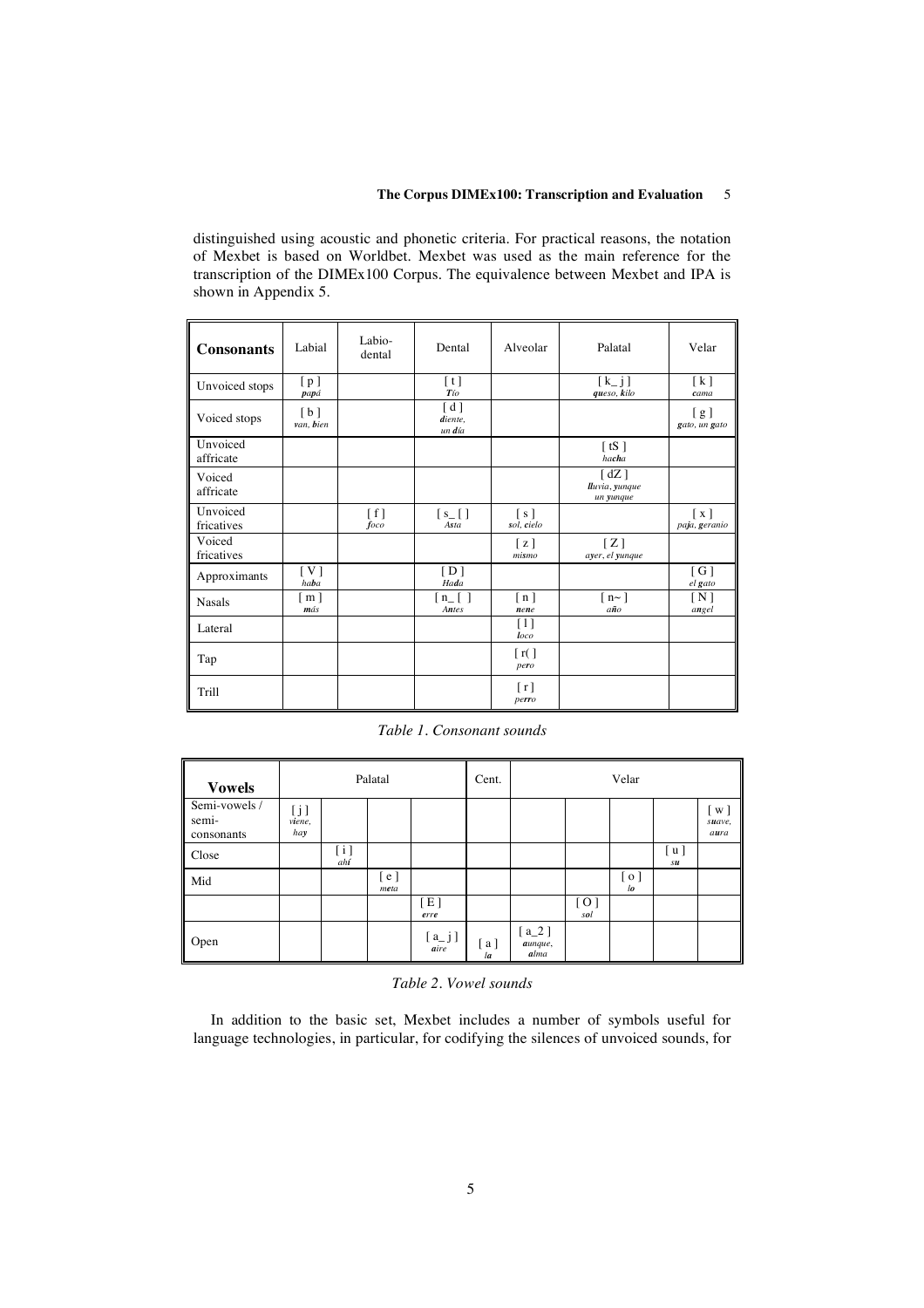marking stressed vowels and also non-contrasting sounds in syllabic coda, which correspond to archiphonemes in traditional phonological studies.

In this study we also intended to explore the impact of transcription granularity. The granularity of a phonetic alphabet constrains the wealth of phonetic phenomena that can be studied with such an alphabet. In particular, an alphabet with 22 symbols (phonemes) permits to express very few pronunciations for words and limits strongly the variety of phonetic contexts that can be studied. However, the availability of the Mexbet alphabet and the wealth of phonetic information of the DIMEx100 Corpus, permitted us to study allophonic variation systematically. To this end, we transcribed the corpus at three levels of granularity, which we called T-54, T-44 and T-22 according to the number of phonetic units included for each level (i.e., 54, 44 and 22 units, respectively).

The T-54 level is used for narrow transcriptions, and includes the allophonic set in Table 1, in addition to the closures of the 8 unvoiced sounds and 9 stressed vowels, as shown in Appendix 1. Spanish is a free stress language; for instance, the words *número* (number) *numero* (I enumerate) and *numeró* (he/she enumerated something) have very different meanings. Since there are acoustical and perceptual differences between stressed and unstressed vowels (Llisterri *et al*., 2003) we are interested in assessing the effects on recognition performance due to variations in duration; another parameter that affects significantly the length of a vowel is whether the segment is open or closed. Although a detailed analysis these data is still pending, Appendix 4 shows the durations in milliseconds, together with the standard deviation, for all allophones at all three levels of transcription.

The T-44 level is a broader transcription, including the basic allophonic set (17 consonants and 5 vowels), 7 closures of stop consonants, 3 approximant sounds ([V, D, G]), 2 semi vowels or semi consonants ([j] and [w]) and 5 stressed vowels; in addition, this level includes 5 special symbols to subsume consonants sounds in syllabic codas, that have no contrasting values in Spanish (Quilis, 1981/1988); these are  $/p - b$ ,  $/t - d$ ,  $/k - g$ ,  $/m - n$  and  $/r(-r)$  and are represented by [-B], [-D], [-G], [-N] and [-R] respectively. The full T-44 set is shown in Appendix 2.

The T-22 level corresponds to the basic set of 17 consonants and 5 vowels of Mexican Spanish, as shown in Appendix 3. As was mentioned, the transcription process of the T-54 level has been supported by a tool that produced a basic timealigned transcription of the standard pronunciation of the words, by means of a set of grapheme to phone transcription rules (Cuétara, 2004; Pineda *et al*., 2004). However, the final representation of each unit, as well as the specification of its time boundaries, was the result of decisions made by expert phoneticians. The T-44 and T-22 levels were produced automatically from the T-54 through suitable Perl scripts, although the syllabic codas of the T-44 level were also manually tagged.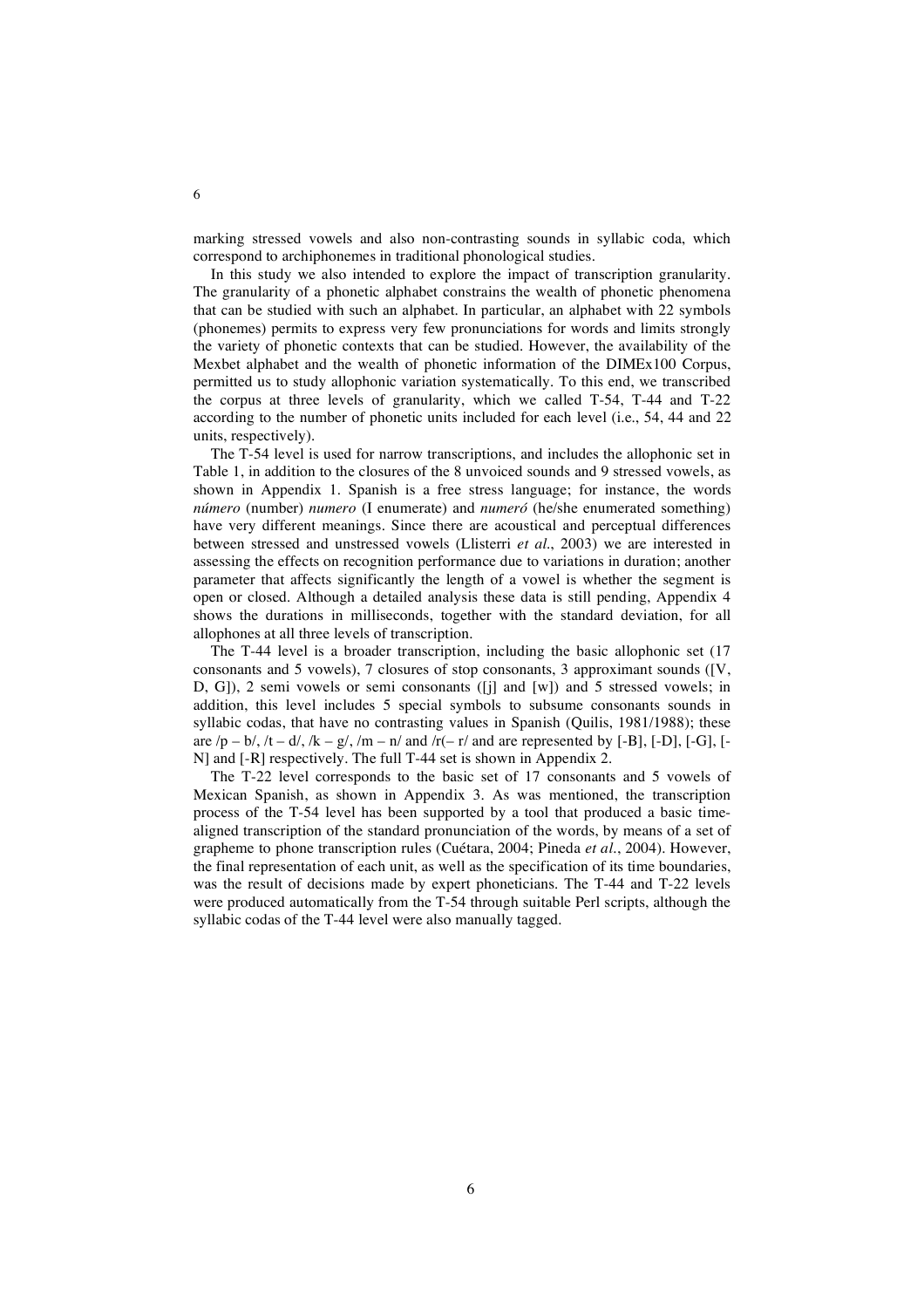

*Figure 1. Time-aligned transcriptions of T-54, T-44, T-22 and word levels*

In addition to these three phonetic levels, a fourth, lexical level with the timealigned orthographic transcription of all words was produced manually. Words follow the standard Spanish orthography, with the exception of diacritics for stressed vowels, which are specified as a postfixed " $7$ ", and the diacritic for  $\tilde{n}$  which is specified as "n~", reflecting the corresponding phonetic transcription. This convention was designed to allow processing with ASCII-only tools; the orthography can be easily transformed into other encodings. An illustration of the transcription of a corpus sentence with all four time-aligned transcriptions is shown in Figure 1. For the transcription process the Speech View tool was used (Sutton *et. al*., 1998).

The time-aligned transcription of the three granularity levels with the orthographic transcription permitted the automatic collection of a phonetic dictionary for each level, including all realizations of each word in the corresponding level. As expected, a word may have several pronunciations, and the narrower the transcription level the higher the number of pronunciations for a given word. Some examples of transcription at the three granularity levels are shown in Table 3.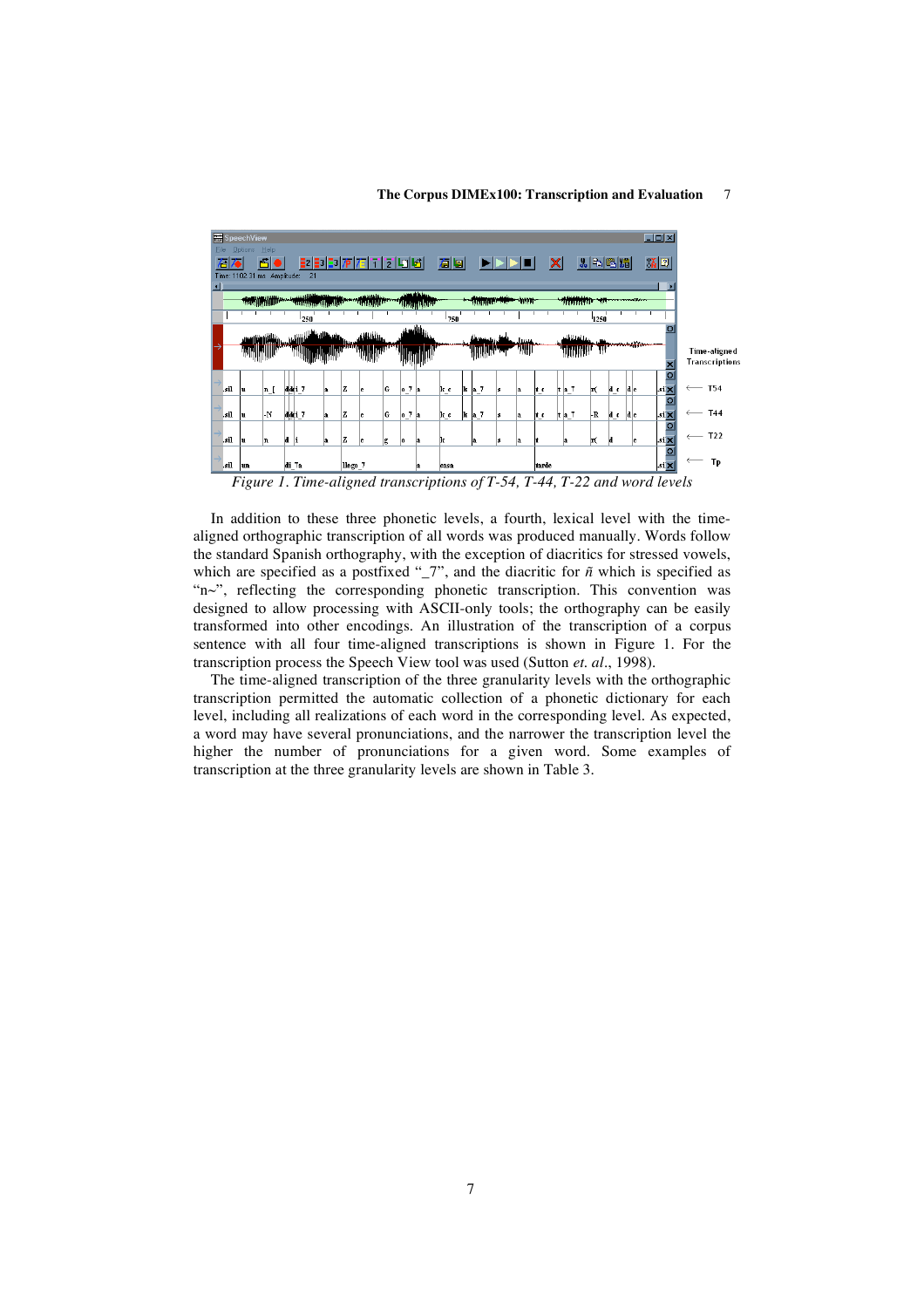| Word        | $T-22$                 | $T-44$                          | $T-54$                          |
|-------------|------------------------|---------------------------------|---------------------------------|
| acción      | agsion                 | $a$ -G s j o_7 -N               | $aGsi$ $O_7n$                   |
| action      | aksin                  | $a_7 - G s i - N$               | $a_7k$ <sub>c</sub> $k \sin$    |
| conferencia | k ofer(ensia           | $k_c k$ of er(e_7 n s j a       | $K_c$ k o f e r(e_7 n s j a     |
| conference  | k ofer(ensie           | $k_c k$ of er(e_7 n s je        | $k_c k$ O f e r(e_7 n s j e     |
|             | konfer(ensia           | $k_c k o n f e r (e 7 n s i a)$ | $k_c k o n f e r (e 7 n s i a)$ |
|             |                        |                                 | $k_c k$ O n f E r(e_7 n s j a   |
| hasta       | ast                    | $a_{7} s t_{c} t$               | $A \ 7 s \$                     |
| until       | asta                   | $a_7 s t_c t a$                 | $a_7s$ [t_c t a                 |
|             | aste                   | $a_7$ st_c t e                  | $a_{7}s_{1}t_{2}tE$             |
|             | sta                    | astct                           | $a s$ [t_c t                    |
|             |                        | ast_cta                         | $a s$ [t_cta                    |
|             |                        | ast_cte                         | $a s$ [t_c t a_2                |
|             |                        | st cta                          | $a s$ [t_c t E                  |
|             |                        |                                 | $s$ [ $t$ _c t a                |
| desarrollo  | desaroi                | $D$ e s a r o_7 Z               | $DesarO$ 7 Z                    |
| development | $de$ saro $Z$          | d cdesaro 7Zo                   | $D$ e s a r o $7$ dZ $c$ dZ o   |
|             | desaroZo               | $Dessaro_7Zo$                   | $Dessaro_7Zo$                   |
|             | $d$ e s a r( $o$ Z $o$ | $D$ e s a r(o $7Z$ o            | $D$ esar(o 7Zo                  |
|             | $de$ saro $Zu$         | $d_c d e s a r o_7 Z w$         | $DessarO_7Zo$                   |
|             |                        |                                 | $d_c d e s a r o_7 d Z_c d Z o$ |
|             |                        |                                 | $d_c d_e s$ ar $0_7 Z$ o        |
|             |                        |                                 | $d_c d e s a r O_7 Z w$         |
| ciencias    | siensia                | $si$ e_7 -N $si$ a              | $si$ 7 n s j e s                |
| sciences    | siensias               | $si_7$ -N s j e s               | sinsjas                         |
|             | siesias                | $si$ -N $si$ as                 | $sig_7nsja$                     |
|             | siesies                | $si$ e_7 -N s j a s             | $s$ je_7 n s ja s               |
|             | sinsias                | $sig_7$ s j a s                 | $sig$ -7 n s j a z              |
|             | sinsies                | $sig_7$ s je s                  | $sig_7$ s j a z                 |
|             |                        | $s$ je -N $s$ jas               | $sig - 7sj E z$                 |
|             |                        |                                 | sjensjas                        |
|             |                        |                                 | sjensjaz                        |

*Table 3: Different word pronunciations in levels T-22, T-44 and T-54*

### **5. Phonetic distribution**

When the corpus was originally collected, the text-to-phone translation rules allowed us to evaluate whether the corpus was complete, large enough and balanced. As an initial exercise, we translated the text into its phonemic and allophonic representations, and computed the number and distribution of samples, as reported in Pineda *et al*. (2004). However, with the transcription of the full corpus, we have been able to compute the actual statistics, as shown in Table 4. As expected, the corpus includes all phonetics units at the three granularity levels, with a large number of instances for each unit. In particular, the less represented phonetic units are  $[n\sim]$  with 346 samples, [g] with 426 and [dZ] with 126. Since we have a significant number of instances of all allophones in the corpus, we conclude that the corpus is complete. This is consistent with the perplexity-based method used for the corpus design, despite that this computation was performed at the level of the words.

8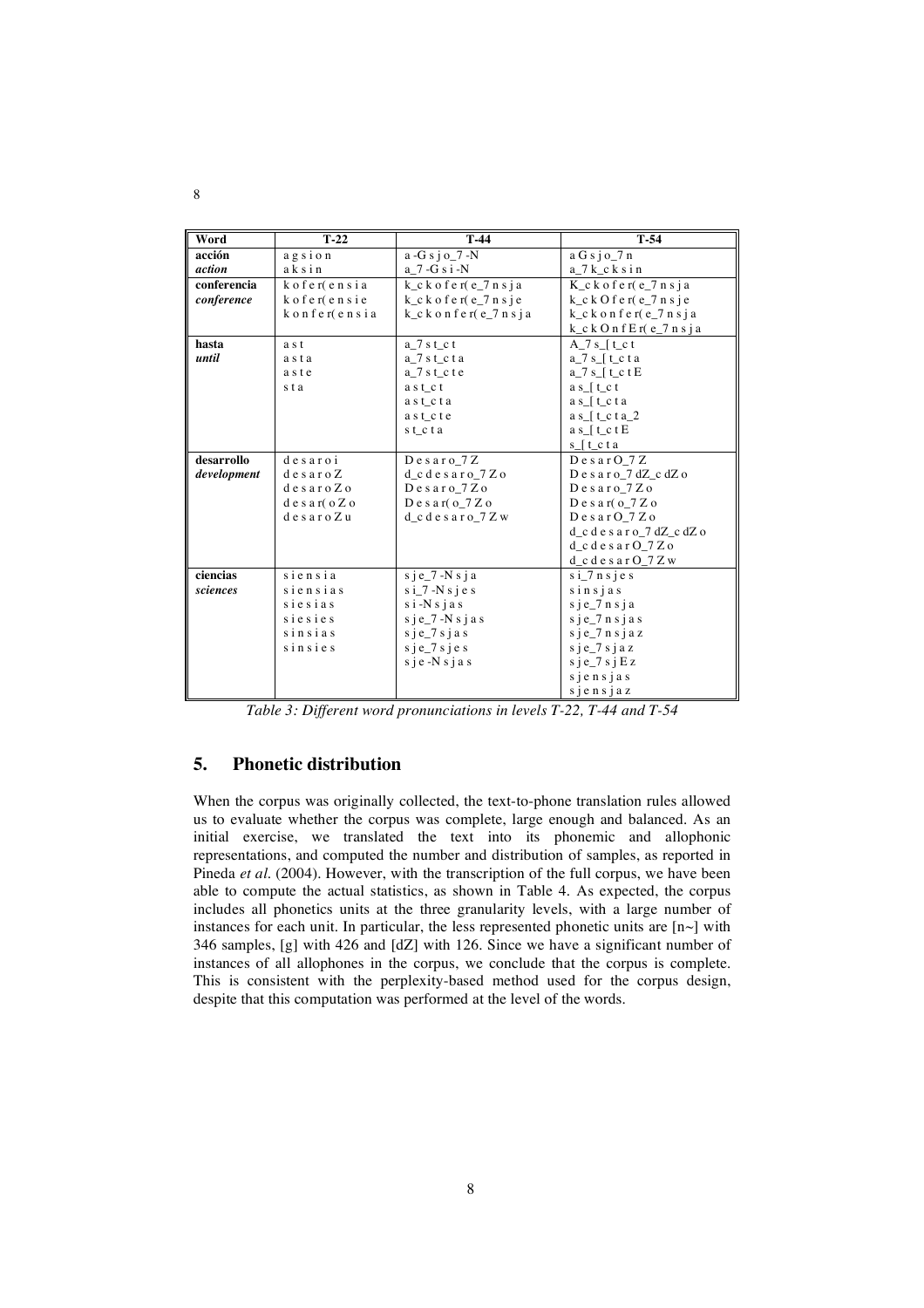| Unit        | <b>Instances</b> | Percentage | Unit                           | <b>Instances</b> | Percentage |
|-------------|------------------|------------|--------------------------------|------------------|------------|
| p           | 6730             | 2.62%      | 1                              | 14058            | 5.48%      |
| $\mathbf t$ | 12246            | 4.77%      | r(                             | 14784            | 5.76%      |
| $\mathbf k$ | 8464             | 3.30%      | $\Gamma$                       | 1625             | 0.63%      |
| $k$ i       | 1285             | 0.50%      | $\frac{1}{1}$                  | 9705             | 3.78%      |
| b           | 1303             | 0.51%      | $\mathbf{i}$<br>$\overline{7}$ | 3941             | 1.54%      |
| V           | 4186             | 1.63%      |                                | 8349             | 3.25%      |
| d           | 3881             | 1.51%      | $\mathbf e$                    | 23434            | 9.13%      |
| D           | 10115            | 3.94%      | e 7                            | 6883             | 2.68%      |
| g           | 426              | 0.17%      | E                              | 3083             | 1.20%      |
| G           | 1899             | 0.74%      | E 7                            | 1153             | 0.45%      |
| tS          | 385              | 0.15%      | a                              | 18927            | 7.38%      |
| $\mathbf f$ | 2116             | 0.82%      | a 7                            | 8022             | 3.13%      |
| ${\bf S}$   | 20926            | 8.15%      | a                              | 539              | 0.21%      |
| ${\bf S}$   | 2912             | 1.13%      | 7<br>a                         | 228              | 0.09%      |
| z           | 2123             | 0.83%      | a <sub>2</sub>                 | 1277             | 0.50%      |
| $\mathbf X$ | 1994             | 0.78%      | a 2 7                          | 1164             | 0.45%      |
| Ζ           | 720              | 0.28%      | $\mathbf{O}$                   | 15088            | 5.88%      |
| dZ          | 126              | 0.05%      | o <sub>7</sub>                 | 4200             | 1.64%      |
| m           | 7718             | 3.01%      | $\mathcal{O}$                  | 3064             | 1.19%      |
| $\mathbf n$ | 12021            | 4.68%      | O 7                            | 1533             | 0.60%      |
| $\mathbf n$ | 4899             | 1.91%      | <b>u</b>                       | 3431             | 1.34%      |
| N           | 848              | 0.33%      | $u$ 7                          | 1716             | 0.67%      |
| $n\sim$     | 346              | 0.13%      | W                              | 2752             | 1.07%      |

*Table 4. Phonetic distribution of the T-54 level (without closures)*

These figures can also be used to assess whether the corpus is balanced. In Table 5 we compare the distribution of the DIMEx100 corpus in the T-54 transcription level to the distribution reported by Llisterri and Mariño (1993) for Peninsular Spanish. As can be seen, our balancing procedure produced figures that resemble the figures of previous studies very closely, taken into account allophonic differences between the dialects. In particular, the correlation at the level of the phones between DIMEx100 and Llisterri and Mariño (1993) is 0.98; for all this, we conclude that DIMEx100 is fairly balanced. Further data on the frequency of occurrence can be found in Navarro Tomás (1946), Alarcos (1950), Quilis and Esgueva (1980) and Rojo (1991) for Peninsular Spanish, in Guirao and Borzone (1972) for Argentinian Spanish and in Pérez (2003) for Chilean Spanish.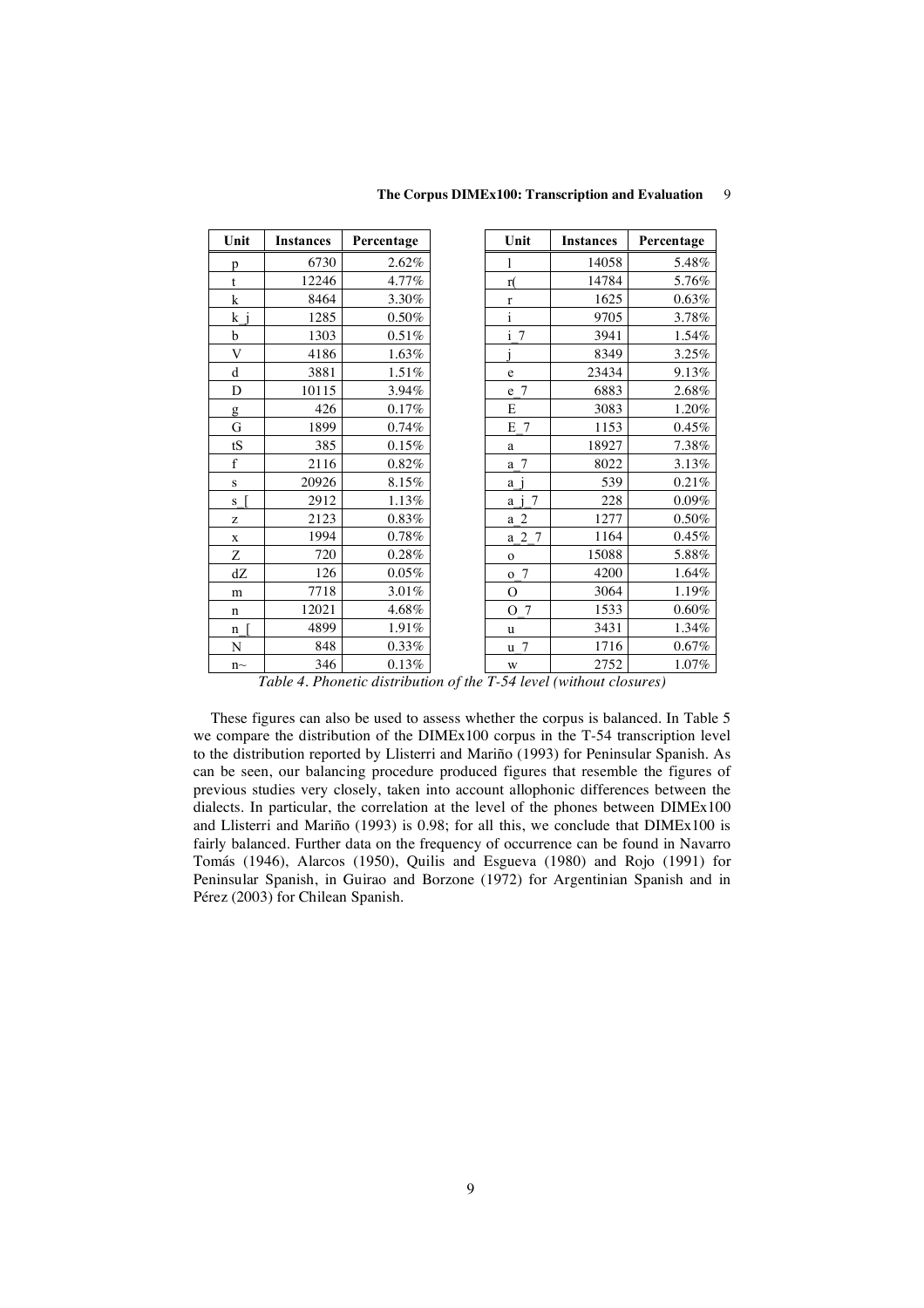| <b>Phones</b> | <b>Phonetic</b>                                                                                                                                                                                                                                                                                                                                                                                                                                                                                                                                                                                                                    | $L \& M$       | $T-54$ | <b>Phones</b> | <b>Phonetic</b>           | $L \& M$                 | $T-54$ |
|---------------|------------------------------------------------------------------------------------------------------------------------------------------------------------------------------------------------------------------------------------------------------------------------------------------------------------------------------------------------------------------------------------------------------------------------------------------------------------------------------------------------------------------------------------------------------------------------------------------------------------------------------------|----------------|--------|---------------|---------------------------|--------------------------|--------|
|               | <b>Units</b>                                                                                                                                                                                                                                                                                                                                                                                                                                                                                                                                                                                                                       | (1993)         |        |               | <b>Units</b>              | (1993)                   |        |
| /p/           | [p]                                                                                                                                                                                                                                                                                                                                                                                                                                                                                                                                                                                                                                | 2.60           | 2.62   | $\Lambda$     | Ш                         | 4.25                     | 5.48   |
| /t/           | $[t]$                                                                                                                                                                                                                                                                                                                                                                                                                                                                                                                                                                                                                              | 4.63           | 4.77   | $/L^{5}$      | [L]                       | 0.54                     |        |
| /k/           | [k]                                                                                                                                                                                                                                                                                                                                                                                                                                                                                                                                                                                                                                | 4.04           | 3.30   | /r(           | [r(                       | 4.25                     | 5.76   |
|               | $[k_j]$                                                                                                                                                                                                                                                                                                                                                                                                                                                                                                                                                                                                                            | $\overline{a}$ | 0.50   | /r/           | [r]                       | 0.40                     | 0.63   |
| /b/           | [b]                                                                                                                                                                                                                                                                                                                                                                                                                                                                                                                                                                                                                                | 0.45           | 0.51   | /i/           | $\left[ \text{i} \right]$ | 4.29                     | 3.78   |
|               | [V]                                                                                                                                                                                                                                                                                                                                                                                                                                                                                                                                                                                                                                | 2.47           | 1.63   |               | $\lceil i_{7} \rceil$     | $\overline{\phantom{a}}$ | 1.54   |
| /d/           | [d]                                                                                                                                                                                                                                                                                                                                                                                                                                                                                                                                                                                                                                | 0.76           | 1.51   |               | [j]                       | 2.60                     | 3.25   |
|               | [D]                                                                                                                                                                                                                                                                                                                                                                                                                                                                                                                                                                                                                                | 3.20           | 3.94   | /e/           | [e]                       | 13.73                    | 9.13   |
| /g/           | [g]                                                                                                                                                                                                                                                                                                                                                                                                                                                                                                                                                                                                                                | 0.11           | 0.17   |               | $[e_7]$                   | $\overline{a}$           | 2.68   |
|               | [G]                                                                                                                                                                                                                                                                                                                                                                                                                                                                                                                                                                                                                                | 0.79           | 0.74   |               | [E]                       | $\overline{a}$           | 1.20   |
| /tS/          | [tS]                                                                                                                                                                                                                                                                                                                                                                                                                                                                                                                                                                                                                               | 0.40           | 0.15   |               | $E_7$                     | ÷,                       | 0.45   |
| /f/           | $[f] % \begin{center} % \includegraphics[width=\linewidth]{imagesSupplemental_3.png} % \end{center} % \caption { % Our method can be used for the use of the image. % Note that the \emph{DefNet} and the \emph{DefNet} is used for the \emph{DefNet} and the \emph{DefNet} is used for the \emph{DefNet} and the \emph{DefNet} is used for the \emph{DefNet} and the \emph{DefNet} is used for the \emph{DefNet} and the \emph{DefNet} is used for the \emph{DefNet} and the \emph{DefNet} is used for the \emph{DefNet} and the \emph{DefNet} is used for the \emph{DefNet} and the \emph{DefNet} is used for the \emph{DefNet}$ | 0.51           | 0.82   | /a            | [a]                       | 13.43                    | 7.38   |
| /T/6          | ΓT]                                                                                                                                                                                                                                                                                                                                                                                                                                                                                                                                                                                                                                | 1.53           |        |               | [a 7]                     |                          | 3.13   |
| /s/           | [s]                                                                                                                                                                                                                                                                                                                                                                                                                                                                                                                                                                                                                                | 6.95           | 8.15   |               | $[a_i]$                   | ÷.                       | 0.21   |
|               | $[s_$ []                                                                                                                                                                                                                                                                                                                                                                                                                                                                                                                                                                                                                           | $\overline{a}$ | 1.13   |               | $[a_i]$ 7]                | $\overline{a}$           | 0.09   |
|               | [z]                                                                                                                                                                                                                                                                                                                                                                                                                                                                                                                                                                                                                                | 1.33           | 0.83   |               | [a 2]                     | ÷,                       | 0.50   |
| $\sqrt{x}$    | [x]                                                                                                                                                                                                                                                                                                                                                                                                                                                                                                                                                                                                                                | 0.63           | 0.78   |               | $[a_2 7]$                 | ÷.                       | 0.45   |
| Z             | [Z]                                                                                                                                                                                                                                                                                                                                                                                                                                                                                                                                                                                                                                | 0.19           | 0.28   | /0/           | [o]                       | 10.37                    | 5.88   |
|               | [dZ]                                                                                                                                                                                                                                                                                                                                                                                                                                                                                                                                                                                                                               |                | 0.05   |               | $[0_7]$                   |                          | 1.64   |
| /m/           | [m]                                                                                                                                                                                                                                                                                                                                                                                                                                                                                                                                                                                                                                | 3.63           | 3.01   |               | [O]                       | ÷,                       | 1.19   |
| /n/           | $\lceil n \rceil$                                                                                                                                                                                                                                                                                                                                                                                                                                                                                                                                                                                                                  | 7.02           | 4.68   |               | $[O_7]$                   | $\overline{a}$           | 0.60   |
|               | $[n_$                                                                                                                                                                                                                                                                                                                                                                                                                                                                                                                                                                                                                              | $\mathcal{L}$  | 1.91   | / <u>u</u>    | [u]                       | 1.98                     | 1.34   |
|               | [N]                                                                                                                                                                                                                                                                                                                                                                                                                                                                                                                                                                                                                                | 0.46           | 0.33   |               | $[u_2]$                   | ÷.                       | 0.67   |
| $/n\sim$ /    | $[n\sim]$                                                                                                                                                                                                                                                                                                                                                                                                                                                                                                                                                                                                                          | 0.27           | 0.13   |               | $\lceil w \rceil$         | 1.35                     | 1.07   |

*Table 5. Phonetic distribution*

### **6. Phonetic analysis**

Spanish phonetic allophonic contexts that are frequent and systematic enough can be modeled through phonetic rules. This information can be useful for phonetic studies and has potential applications in language technology; for instance, for the creation of pronunciation dictionaries for ASR, for the definition of grapheme-to-phone conversion rules with allophonic variation, or for producing more natural speech synthesis. As was mentioned, from an empirical study of the DIME Corpus, and following general studies of the phonetics of Mexican Spanish (e.g. Moreno de Alba, 1994), Cuétara (2004) verified common allophonic forms of each phone. Although most of these data are well known for the language, in the present study we report the actual figures in the DIMEx100. The counts of these contexts with their frequencies are shown in Table 6. This table presents the phoneme and a number of relevant reference contexts in which specific allophonic variation can occur. Contexts are represented by "\_{…}" or "{…}\_" where "\_" indicates the position of a specific

 $5$  /L/ is part of Castilian Spanish phonological inventory only.

 $6/T/$  is part of Castilian Spanish phonological inventory only.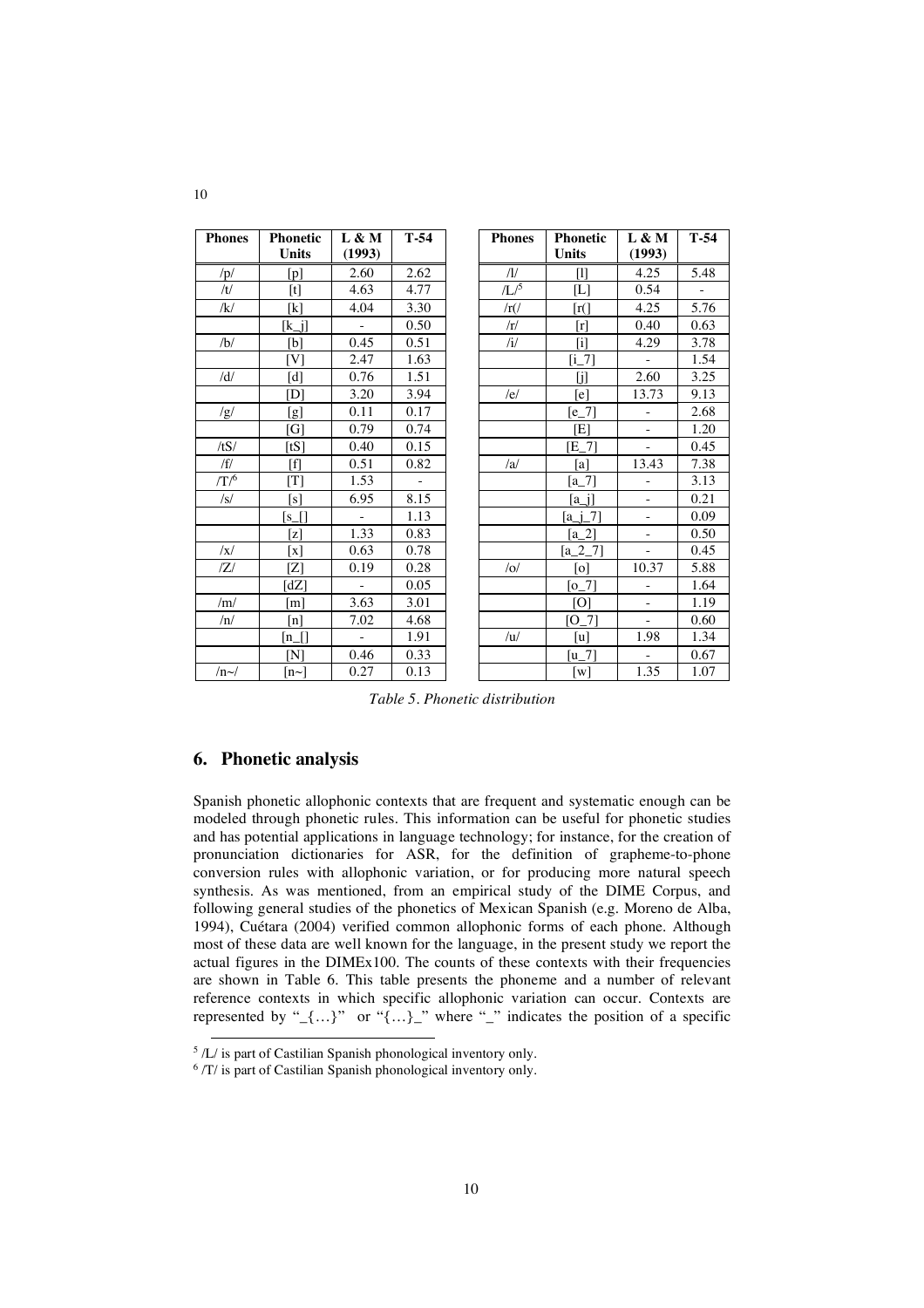allophonic form, the filler, and the ellipsis represents a disjunction of possible allophones, the reference context. The symbols " $\frac{1}{2}$ " and " \"\$" signal absolute start and ending respectively. The third column shows the total number of instances of the reference context that appear in the whole of the DIMEx100 Corpus. The possible fillers with their corresponding frequency (up to three) are shown in the right columns of the table. For instance, Cuétara confirmed that an allophonic palatalized form of the phone /k/, represented [k\_j], precedes very often the vowels /i/ and /e/ and the semivowel  $/j/$ , but the velar form occurs elsewhere; as can be seen in Table 6, the allophone  $[k_j]$  (with its closure) do precedes the context " $_{e}$ (e, i, j)" 83% of the times, and the velar form [k] occurs the remaining 17% of the times in this context; on the other hand, the palatal form occurs 5% of the times in any other context, where the velar stop occurs the rest of the times (95%). As a second example consider the contexts for the bilabial voiced stop /b/; although the initial /b/ (absolute or after a pause) occurs very seldom after a pause (159 total instances) 96.86% of the times is a stop, but the approximant [V] also occurs in these initial contexts (3.14%). This distribution pattern for the stop and approximant forms of /b/ also occurs following [m] or [n], although the pattern "{m,n}\_" occurs much more often (1,438 instances). The table also shows that in other contexts, out of 14,628 instances, the stop occurs 14.84% and the approximant 85.16%. It is interesting to note that the ratio of stops and approximants in similar contexts also holds for the dental and velar voiced stops  $\frac{d}{dx}$  and  $\frac{g}{g}$ , and also for the palatal voiced fricative  $\frac{g}{g}$ , where the closure in these three contexts is lost most of the times, except in starting position or after  $[m]$  or  $[n]$ . As a final illustration consider the contexts of interest for the alveolar fricative /s/ phone. As noticed by Navarro Tomás since his seminal work (1918:107), the voicing of /s/ occurs only 1.54% of the times. However, /s/ is realized as a voiced sound when it precedes a voiced stop, the voiced palatal fricative, a nasal, a tap or a trill (66.26%) but it remains unvoiced the remaining times in these contexts. Also, the dental sound (i.e. s\_[) appears almost always preceding a dental stop. Finally, in other contexts, the unvoiced fricative appears 89.58% of the times, the voiced form 4.64% and the dental form 5.77%. The contexts for the remaining phonemes are also shown in Table 6. Phonemes not listed have only one allophonic form, which occurs most of the time.

| <b>Phone</b> | <b>Reference Context</b>       | <b>Units</b> |               |       | <b>Allophones and frequencies</b> |       |               |      |
|--------------|--------------------------------|--------------|---------------|-------|-----------------------------------|-------|---------------|------|
|              | Velar unvoiced stops k         |              | <b>Filler</b> | $\%$  | <b>Filler</b>                     | $\%$  | <b>Filler</b> | $\%$ |
| /k/          | $\{e, i, j\}$                  | 3,032        | $k_c k_j$ :   | 83.00 | $k_c$ k:                          | 17    |               |      |
| /k/          | Elsewhere                      | 25.430       | $k_c k_i$ :   | 5.00  | $k_c$ k:                          | 95    |               |      |
|              | <b>Bilabial voiced stops b</b> |              |               |       |                                   |       |               |      |
| /b/          | III                            | 159          | $B$ c b:      | 96.86 | V:                                | 3.14  |               |      |
| /b/          | ${m, n}_-$                     | 1.438        | $B_{c}$ b:    | 97.91 | V:                                | 2.09  |               |      |
| /b/          | Elsewhere                      | 14,628       | $B$ c b:      | 14.84 | V:                                | 85.16 |               |      |
|              | Dental voiced stops d          |              |               |       |                                   |       |               |      |
| /d/          | $III_{-}$                      | 549          | $D_{c}d$ :    | 98.72 | D:                                | 1.28  |               |      |
| /d/          | ${m, n}$                       | 3,498        | $D_{c}d$ :    | 99.26 | D:                                | 0.74  |               |      |
| /d/          | Elsewhere                      | 36,132       | $D$ c d:      | 19.25 | D:                                | 80.75 |               |      |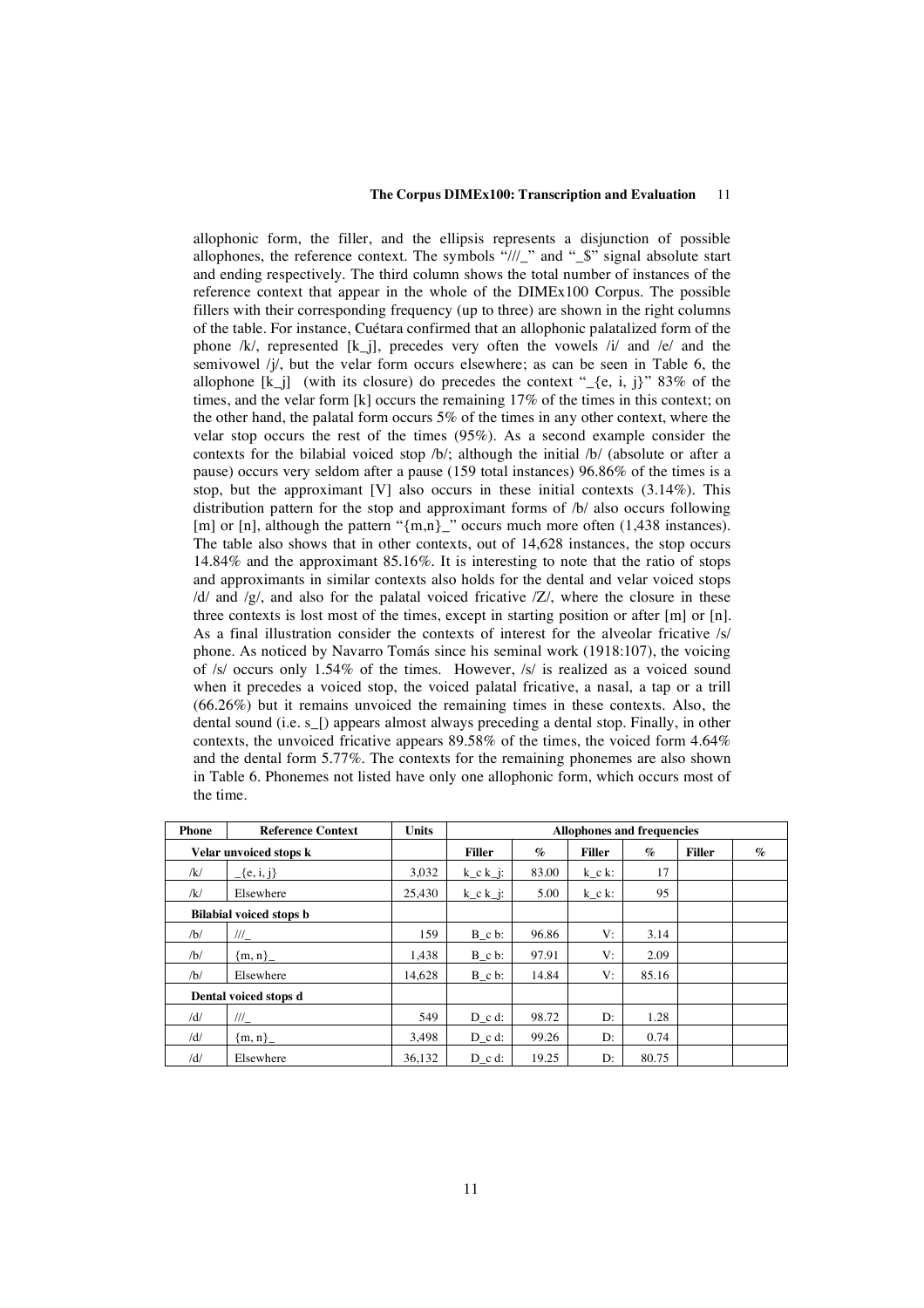|               | Velar voiced stops g                                                                                    |        |             |       |                     |       |         |       |
|---------------|---------------------------------------------------------------------------------------------------------|--------|-------------|-------|---------------------|-------|---------|-------|
| /g/           | $\ensuremath{/\! \! / \! \! / \! \! }$                                                                  | 48     | $G_{c}$ g:  | 97.92 | G:                  | 2.08  |         |       |
| /g/           | ${m, n}$                                                                                                | 384    | $G_{c}$ g:  | 76.56 | G:                  | 23.44 |         |       |
| /g/           | Elsewhere                                                                                               | 6,488  | $G_{g}$ :   | 13.70 | G:                  | 86.30 |         |       |
|               | Palatal voiced fricative Z                                                                              |        |             |       |                     |       |         |       |
| IZI           | III                                                                                                     | 40     | $dZ_c dZ$ : | 90.00 | Z:                  | 10    |         |       |
| IZI           | ${m, n}_{-}$                                                                                            | 34     | dZ_c dZ:    | 47.06 | Z:                  | 52.94 |         |       |
| 1Z/           | Elsewhere                                                                                               | 2.764  | dZ_c dZ:    | 10.49 | Z:                  | 89.51 |         |       |
|               | Alveolar unvoiced fricative s                                                                           |        |             |       |                     |       |         |       |
| /s/           | $V_{V}$                                                                                                 | 10,988 | z:          | 1.54  | $S_{-}$ :           | 0.06  | s:      | 98.40 |
| /s/           | $\{\mathbf b, \mathbf d, \mathbf g, \mathbf Z, \mathbf m, \mathbf n, \mathbf l, \mathbf r, \mathbf r\}$ | 5,732  | z:          | 66.26 | $S_{-}$ :           | 0.66  | s:      | 33.08 |
| /s/           | $\{t\}$                                                                                                 | 5,754  | z:          | 0.00  | $S_{-}$ :           | 99.76 | s:      | 0.24  |
| /s/           | Elsewhere                                                                                               | 51,083 | z:          | 4.64  | $s$ <sub>-</sub> [: | 5.77  | s:      | 89.58 |
|               | Nasal alveolar n                                                                                        |        |             |       |                     |       |         |       |
| /n/           | $\{t, d\}$                                                                                              | 9,762  | $n$ [:      | 99.88 | N:                  | 0.02  | n:      | 0.10  |
| /n/           | $\{\mathbf k, \mathbf g\}$                                                                              | 1,642  | $n$ [:      | 0.49  | N:                  | 96.10 | n:      | 3.41  |
| /n/           | Elsewhere                                                                                               | 41,482 | $n$ [:      | 11.88 | N:                  | 2.33  | n:      | 85.79 |
|               | Palatal close vowel i                                                                                   |        |             |       |                     |       |         |       |
| $\mathbf{u}$  | $\{a, e, o, u\}$                                                                                        | 7,982  | j:          | 90.60 | $\ddot{\text{1}}$ : | 9.40  |         |       |
| $\mathbf{u}$  | ${a, e, o, u}$                                                                                          | 1,451  | j:          | 82.80 | $\ddot{i}$ :        | 17.20 |         |       |
| $\frac{1}{2}$ | Elsewhere                                                                                               | 21,888 | j:          | 38.00 | i:                  | 62.00 |         |       |
|               | Palatal mid vowel e                                                                                     |        |             |       |                     |       |         |       |
| /el           | $\{r\}$                                                                                                 | 381    | Е:          | 56.40 | e:                  | 43.60 |         |       |
| /el           | $\{r\}$                                                                                                 | 1,149  | Е:          | 63.30 | e:                  | 36.70 |         |       |
| /el           | $[{p, t, k, b, g, d, tS, f, x, Z}$                                                                      | 95     | E:          | 27.40 | e:                  | 72.60 |         |       |
| /el           | Elsewhere                                                                                               | 33,898 | Е:          | 12.40 | e:                  | 87.60 |         |       |
|               | Open vowel a                                                                                            |        |             |       |                     |       |         |       |
| /a            | $\{u, x\}$                                                                                              | 1,039  | $a_2$ :     | 73.60 | a:                  | 24.80 | $a_i$ : | 1.50  |
| /a            | $-$ {1}\$                                                                                               | 357    | $a_2$ :     | 98.00 | a:                  | 2.00  | $a_i$ : | 0.00  |
| /a/           | $\{\text{tS}, \text{n}\sim, \text{Z}, \text{j}\}$                                                       | 623    | $a_2$ :     | 1.30  | a:                  | 14.60 | $a_i$ : | 84.10 |
| /a            | Elsewhere                                                                                               | 24,105 | $a_2$ :     | 9.90  | a:                  | 87.20 | $a_i$ : | 2.90  |
|               | Velar mid vowel o                                                                                       |        |             |       |                     |       |         |       |
| /o/           | $\{r\}$                                                                                                 | 209    | O:          | 47.80 | o:                  | 52.20 |         |       |
| /o/ ${r}$     |                                                                                                         | 174    | O:          | 49.40 | o:                  | 50.60 |         |       |
| /o/           | {consonant}\$                                                                                           | 1,346  | O:          | 37.30 | o:                  | 62.70 |         |       |
| /o/           | Elsewhere                                                                                               | 22,235 | O:          | 20.50 | o:                  | 79.50 |         |       |
|               | Velar close vowel u                                                                                     |        |             |       |                     |       |         |       |
| /u/           | $\{a, e, o, i\}$                                                                                        | 1,918  | w:          | 97.00 | u:                  | 3.00  |         |       |
| / <i>u</i>    | ${a, e, o, i}$                                                                                          | 1,055  | w:          | 84.70 | u:                  | 15.30 |         |       |
| /u/           | Elsewhere                                                                                               | 7,879  | w:          | 34.90 | u:                  | 65.10 |         |       |

*Table 6. Phonetic contexts and allophonic frequencies*

12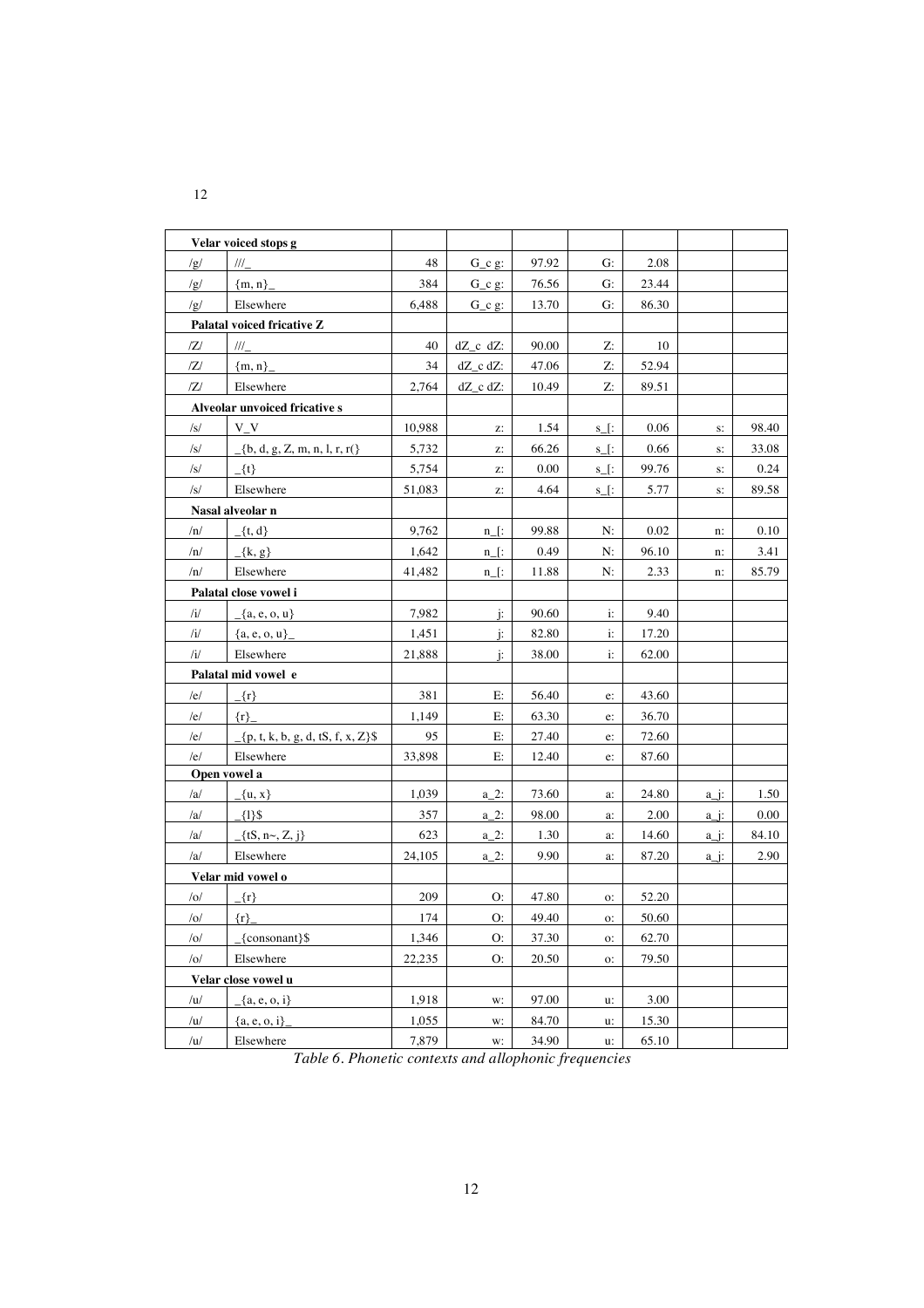#### **7. Phonetic information for speech recognition**

In order to test the quality of the phonetic data for use in speech recognition applications, we built acoustic models at the three transcription granularity levels and assessed recognition performance. The data for these experiments consisted of the 5,000 utterances in the DIMEx100 Corpus recorded by 100 different speakers (the 10 common utterances that were recorded by all 100 speakers were not used). To allow meaningful comparisons, the same data was used for training and testing the acoustic models and the language models at the three transcription levels.

We assessed recognition performance for unseen data by cross-validation, using part of the corpus for training acoustic and language models and the remaining data for testing. We partitioned the data by speakers, such that no test data from a particular speaker was used for training the acoustic models.

For performing speech recognition experiments, we used the Sphinx speech recognizer (Sphinx, 2006). For alignment and scoring we used NIST's SCLITE version 1.5 package (NIST, 2005).

#### *Acoustic Models*

Well-trained broad-coverage acoustic models (AMs) typically require hundreds of hours of audio data; such volume of data makes it possible to use un-aligned transcriptions. This form of unsupervised training is clearly suboptimal, since it is practically impossible to know for a particular word instance precisely what pronunciation is used; in fact, pronunciation dictionaries used for automatic alignment commonly include just the most common pronunciation for each word. Nonetheless, the technique is quite attractive because the performance-to-cost ratio is excellent. The DIMEx100 Corpus is not large enough to be used by itself for acoustic modeling for, say, the broadcast news transcription domain, but it could be used as an additional resource; plus, it offers the opportunity to study the use of fine-grained phonetic distinctions in the phoneset. Based on the counts for phonetic unit instances shown in Appendix 4, we judged that the corpus is sufficiently comprehensive, and therefore suitable for training reasonably good acoustic models. We used the freely available SphinxTrain software package version 3.4 (Sphinx, 2006) to train context-dependent triphone models based on a 3-state continuous Hidden Markov Model architecture with 8 Gaussians per state. The complete phone set included two additional special phones, one for recognizing silence and one for background noise; these models are used by the speech recognizer to discriminate speech from non-speech in the acoustic signal. Although great attention was placed in the annotation of phonetic boundaries in the manual transcription, this information was not used in the present experiments; instead, we relied on SphinxTrain's automatic time alignments. We leave it as a future exercise to verify the agreement between the automatic time alignments and the manual ones, as well as to compare the recognition performance achieved with AMs trained on manual alignments vs. automatic alignments.

We counted the numbers of diphone and triphone types and instances in the DIMEx100 Corpus for each level of transcription, and also identified the diphones and triphones that have a large frequency. These counts are shown in Table 7 for four data points. The number of types for both diphones and triphones increases very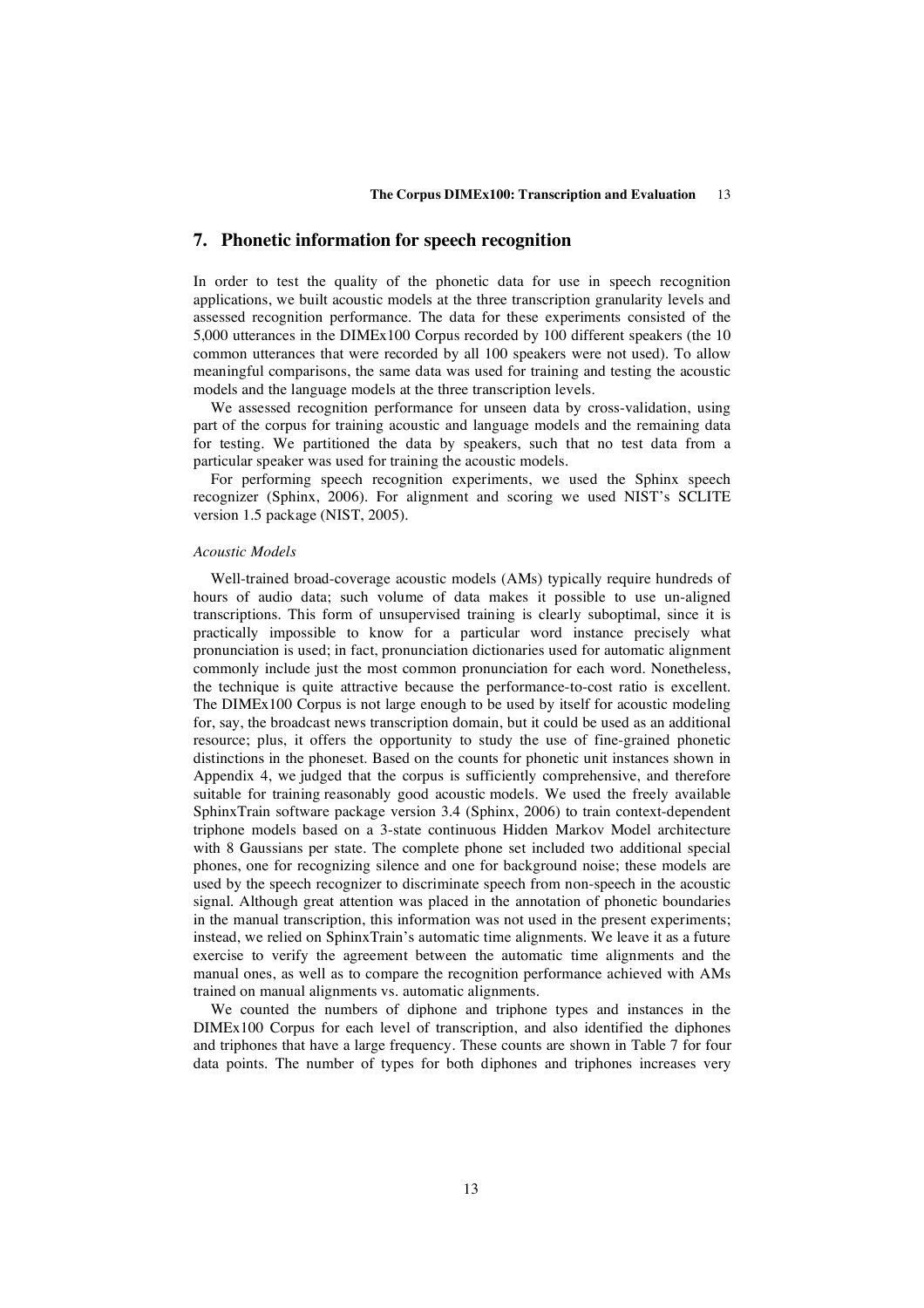slowly with the amount of data. Also, the number of types of high frequency diphones and triphones (the two frequency thresholds considered were 0.5% and 0.1%) appears to have stabilized after seeing only 25% of the data. These figures suggest that further increases in the amount of data would yield only a small number of new types with significant frequencies, and the AMs would be enriched only marginally with a larger amount of corpus data.

| Corpus  |                 | Diphones |          |                          | Triphones                |              |                |          |
|---------|-----------------|----------|----------|--------------------------|--------------------------|--------------|----------------|----------|
| portion | Instances       | Types    | $>0.5\%$ | $>0.1\%$                 | Instances                | <b>Types</b> | $>0.5\%$       | $>0.1\%$ |
|         |                 |          |          | T-22 Transcription Level |                          |              |                |          |
| 25%     | 61 <sub>K</sub> | 361      | 68       | 181                      | 59K                      | 2904         | 12             | 239      |
| 50%     | 126K            | 385      | 67       | 183                      | 122K                     | 3343         | 12             | 231      |
| 75%     | 193K            | 397      | 69       | 184                      | 187K                     | 3567         | 10             | 232      |
| $100\%$ | 263K            | 413      | 69       | 185                      | 254K                     | 3778         | 12             | 234      |
|         |                 |          |          |                          | T-44 Transcription Level |              |                |          |
| 25%     | 61 <sub>K</sub> | 839      | 49       | 244                      | 59K                      | 6404         | 6              | 147      |
| 50%     | 126K            | 913      | 47       | 248                      | 122K                     | 8046         | 4              | 139      |
| 75%     | 195K            | 967      | 49       | 246                      | 189K                     | 9075         | 5              | 142      |
| 100%    | 265K            | 1027     | 49       | 242                      | 256K                     | 9835         | $\overline{5}$ | 144      |
|         |                 |          |          |                          | T-54 Transcription Level |              |                |          |
| 25%     | 61K             | 1198     | 36       | 252                      | 59K                      | 8884         | 3              | 107      |
| 50%     | 126K            | 1343     | 38       | 249                      | 122K                     | 11589        | 3              | 110      |
| 75%     | 195K            | 1413     | 39       | 249                      | 189K                     | 13359        | 3              | 116      |
| $100\%$ | 265K            | 1481     | 40       | 246                      | 257K                     | 14716        | 3              | 114      |

*Table 7. Diphones and triphones statistics in the DIMEx100 Corpus*

#### *Lexicon*

The full corpus includes 8,881 word types with a total of 51,893 word tokens or occurrences. Some words have multiple pronunciations in the corpus. Due to increased specificity in the transcription of allophones, the number of word pronunciations varies dramatically with transcription granularity. Thus, whereas for level T-22, we have on average 1.28 pronunciations per word, this number increases to 1.64 at level T-44 and to 1.97 at level T-54. The reason for this is that while a coarse phonetic alphabet subsumes diverse pronunciation phenomena in the units available, a finer transcription permits to account for a large set of pronunciation subtleties.

It might be tempting to include all these pronunciation variations to the speech recognition models; however, if done indiscriminately, this will also have the effect of increasing confusability and therefore generating more recognition errors<sup>7</sup>. For a discussion of methods to model pronunciation variation in speech recognition systems, see (Strik and Cucchiarini, 1998). For the experiments reported here, we decided to use only one pronunciation per word (the most frequent one in the training

 $<sup>7</sup>$  Indeed, we verified experimentally that word recognition performance on unseen data may be</sup> up to 50% worse when all pronunciation alternatives are included in the dictionary.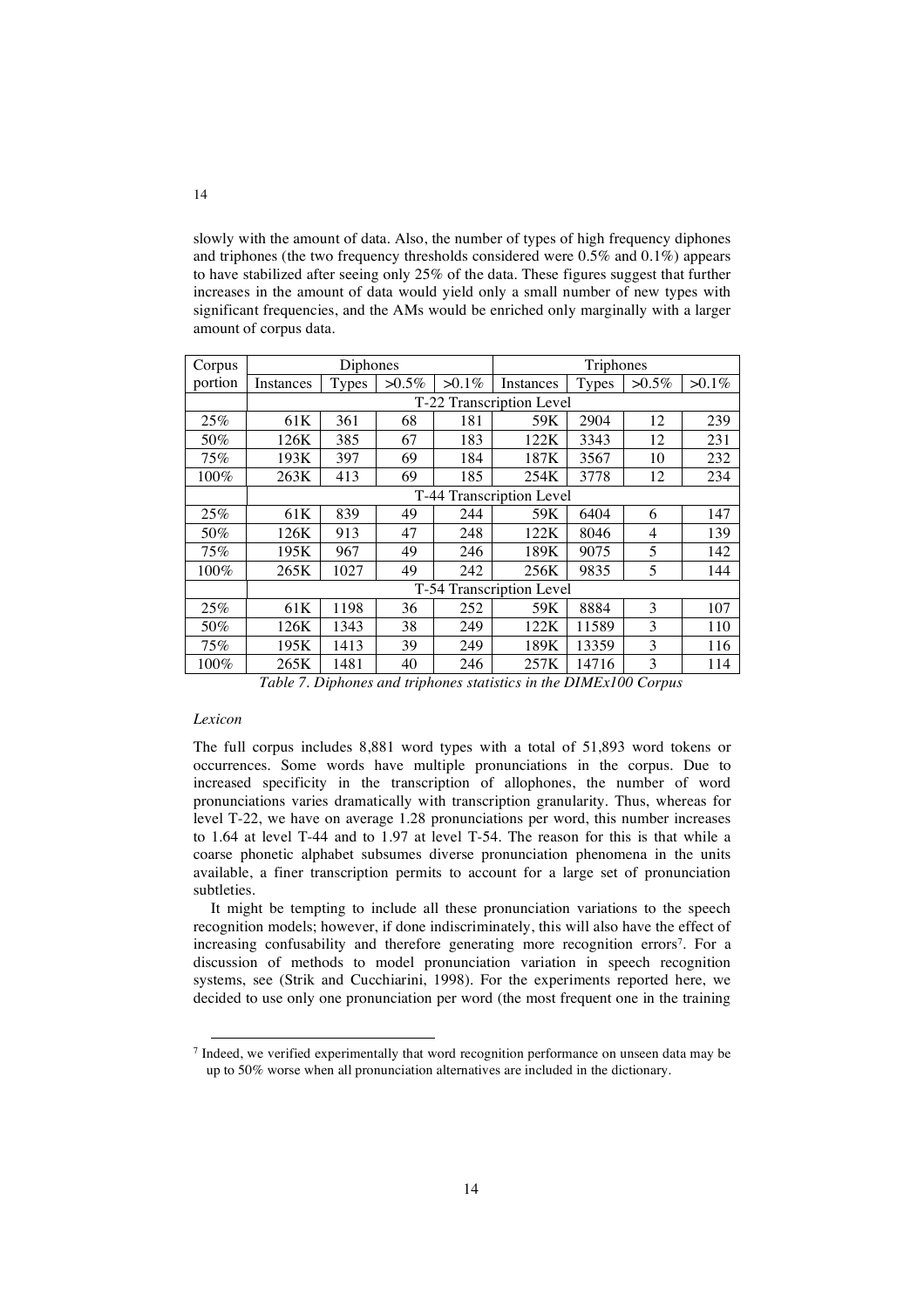data for each model); we leave it as further work to study in more detail how to use alternative pronunciations to improve speech recognition performance.

#### *Language Models*

We trained trigram language models (LMs) with Witten-Bell discounting using the CMU-Cambridge Statistical Language Model Toolkit version 2.05 (Sphinx, 2006). One problem we have to take into account is the presence of out-of-vocabulary (OOV) words, that is, words present in the test data that were not seen in the training data. The literature suggests that each OOV word may produce up to two to three word recognition errors (Fetter, 1998). To insure that LMs have good lexical coverage, as well as good n-gram coverage, a good option is to collect as much textual data as possible to use in training. Our goal here is, however, not to produce a good, generic speech recognition system, but simply to validate that the DIMEx100 Corpus is useful for training acoustic models for such systems; for this reason we constructed minimal LMs with the data available in the Corpus instead of using richer LMs, as the resulting increase in SR performance due to better language modeling might obscure the contribution of the acoustic models.

#### *Experimental Results*

We performed 100-fold cross-validation, using data from a single speaker as test data for each fold. However, due to the onerous time and resource requirements for such a large experiment, we decided to use the same AMs for every 10 folds; thus, for every fold, only 90% of the data is used to train the AMs, and 99% of the data is used to train the LMs. Even so, the OOV rate remains very high, at an average of 10.1%, which is sure to have a very significant impact on recognition performance. Indeed, as shown in Table 8, average word error rates are above 30% for all transcription levels. A more detailed analysis of the errors reveals, however, that close to two thirds of them appear in proximity to OOV words. If we look at WER rates only on segments without OOV words – these segments were identified based on alignments between hypothesis and reference utterances by eliminating contiguous regions of errors corresponding to at least one OOV word – we see much better results, as shown in the WER(I) column. In fact, these results are quite good, considering the low quality of the LMs. Indeed, the average LM perplexity is 316; as a comparison, perplexity values for very large vocabulary trigram models for English, for which the literature is more abundant, are typically just above 100. We should also note here that the segments with OOV words cover just 16-17% of the data, which indicates that the effect of each OOV word on the WER was much lower than we had expected (at most 1.5 word errors per OOV word, on average). Conversely, this also means that the WER(I) estimates are not overly optimistic.

| Trans. Level | WER   | <b>WER</b> (I) |
|--------------|-------|----------------|
| $T-22$       | 32.27 | 12.6           |
| $T-44$       | 33.65 | 15.0           |
| T-54         | 34.04 | 15.1           |

*Table 8. Speech recognition performance results*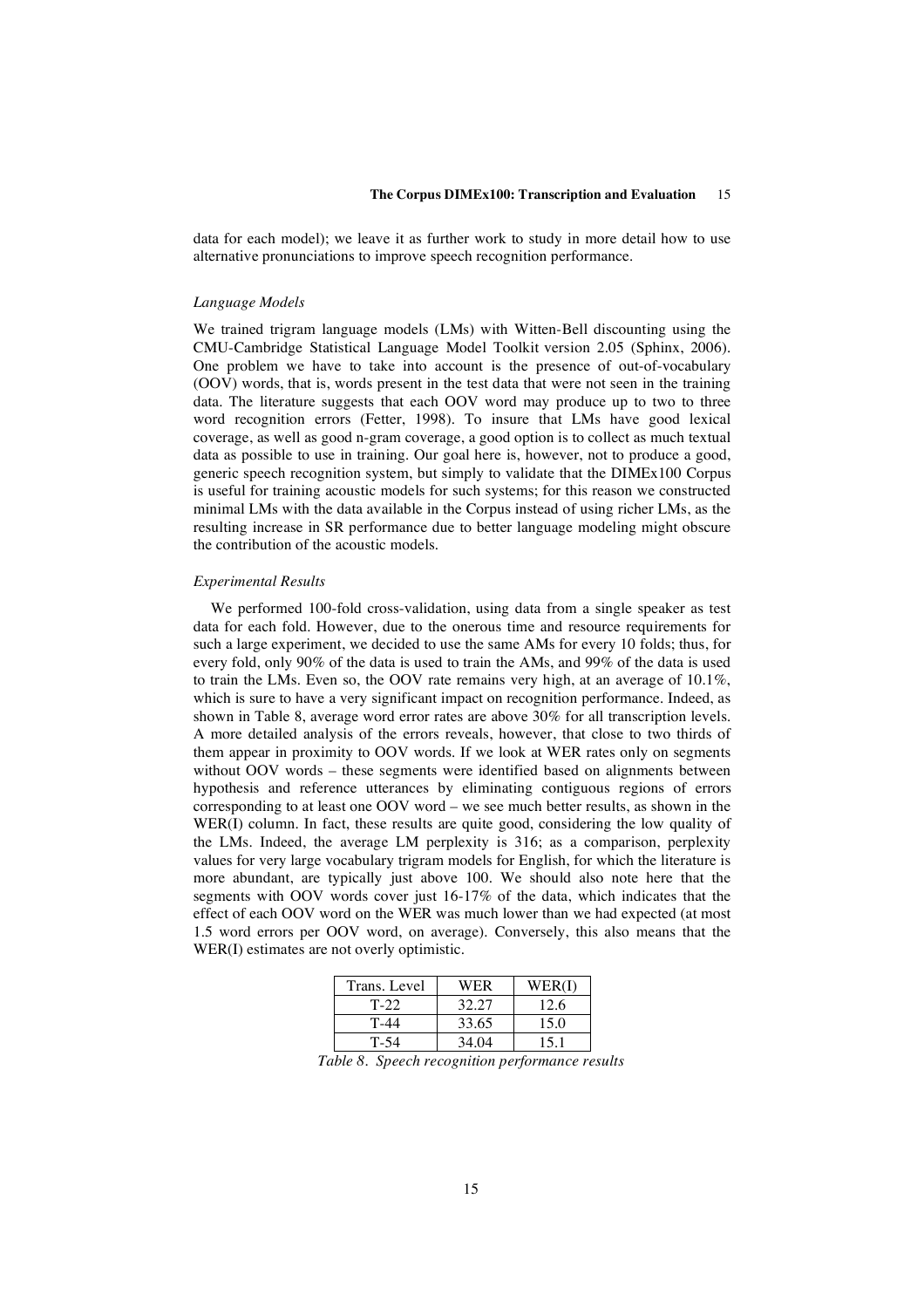Although we do see a slight decrease in performance for the finer transcription levels, we are encouraged by the fact that it is rather small, since the inclusion of more allophones is bound to increase phone confusability. It remains to be seen if further tuning of the acoustic model training process will yield even better results.

Finally, the larger number of phonetic units in the finer-grained AMs doesn't incur a significant computational cost. The average recognition time increased by just 5% for T-44 and by 7% for T-54 compared to T-22.

Based on these results, we are confident that the phonetic information included in the DIMEx100 Corpus is useful for the construction of speech recognition systems, and can be used as seed data to train language technology applications more generally.

### **8. Conclusions**

In this paper we have presented the DIMEx100 corpus as a resource for computational phonetic studies of Mexican Spanish with applications for language technologies. As far as we are aware, this is the largest available empirical resource of this kind, and also the most detailed analysis of phonetic information for this dialect of Spanish. This can be assessed in terms of the number of phonetic units manually tagged by expert-human phoneticians in three different granularity levels of transcription, and also in the number of lexical entries and pronunciations in the pronunciations dictionaries, all of which were identified directly from the corpus.

The design and collection of the corpus responded to the need for a sizable and reliable phonetic resource available for phonetic studies as well as for the construction of acoustic models and pronunciation dictionaries based on direct empirical data. The availability of the Mexbet alphabet and its associated phonetic rules made this effort possible, as before the definition of this alphabet, the set of allophonic units of Mexican Spanish, useful for language technologies, had not been properly identified, and there was confusion on notations and tagging conventions.

We computed the corpus statistics and compared the phonetic distribution with alternative counts for other dialects of Spanish, and the figures suggest that the distribution of samples in the DIMEx100 Corpus reflect the frequency of phonetic units of the language very reasonably. We also used the Corpus to verify a set of phonetic rules describing the expected contexts for this dialect, and compute their corresponding frequency, as shown Table 6. We thus confirmed that most expected contexts do occur in the corpus.

We studied the extent to which the corpus is phonetically complete and balanced. Although we used a measure of perplexity at the level of words for the definition of the corpus, and measured the phonetic figures over the final manual transcription, we verified that there is a good representation of all phonetic units at the three granularity levels. We counted the number of types and instances of diphones and triphones for different amounts of data (i.e. 25%, 50%, 75% and 100%) for all three transcription levels, and identified that the number of types increases very slowly with the amount of data, which suggests that there are very few types in the language that are not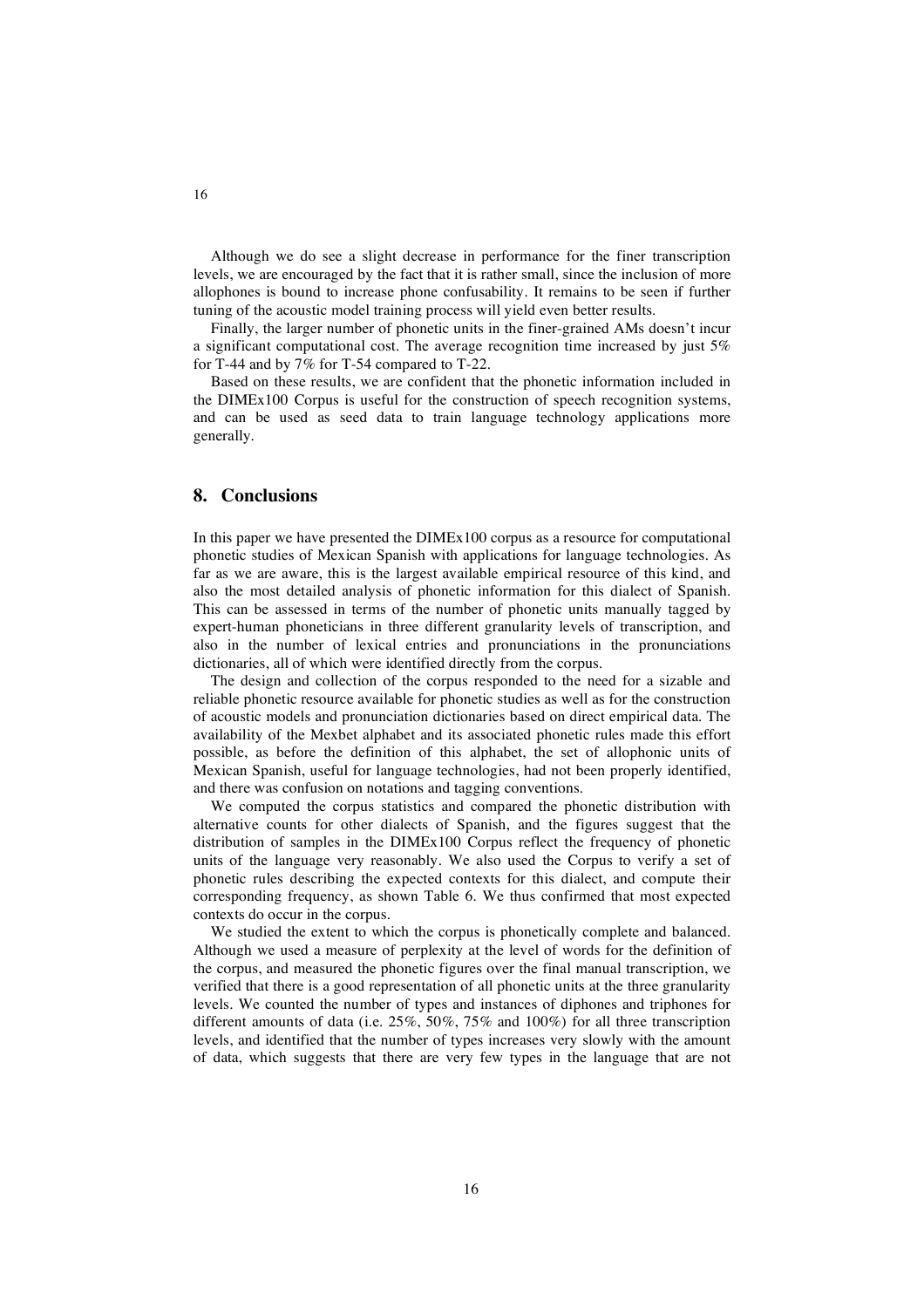included in the corpus, and these should have very low frequencies. We also identified that the number of high-frequency types is very stable for the four portions of the corpus considered and also for the three levels of transcriptions. From these two observations we conclude that the corpus is reasonably complete and balanced phonetically.

Finally, we validated the corpus as a resource for language technology applications, as was discussed in Section 7. In particular, we tested the quality of the phonetic information contained in the corpus for the construction of acoustic models and pronunciation dictionaries for word recognition at the three levels of transcription, and show that recognizers with different granularity levels can be constructed, with similar recognition rates. We found that the use of finer phonetic transcriptions has a very limited impact on recognition time, in spite of the increased acoustic model size. We hope that the availability of this rich empirical data can be used for further phonetic studies and the construction of language technology applications. In particular, we think that corpus and the present study can be used for training transcription rules for the construction of phonetizers with allophonic variation, with applications in the automatic construction of phonetic dictionaries, and for the automatic tagging of large amounts of speech for more general speaker independent ASR systems. More generally, we think that the present resource can be used as seeddata for training diverse language technology applications for Mexican Spanish.

#### **Acknowledgements**

The corpus DIMEx100 has been developed within the context of the DIME Project, at IIMAS, UNAM, with the collaboration of the *Facultad de Filosofía y Letras*, UNAM, and INAOE in Tonanzintla, Puebla. The authors wish to thank the enthusiastic participation of all members of the project who were involved in the collection and transcription of the corpus: Fernanda López, Varinia Estrada, Sergio Coria, Iván Moreno, Ivonne López, Arturo Wong, Laura Pérez, René López, Alejandro Acosta, Alejandro Carrasco, Rafael Torres, Gerardo Mendoza, Ana Ceballos, Alejandra Espinosa and Isabel López; special thanks go to Alejandro Reyes for technical support at INAOE, and to the 100 speakers that provided their voice for the corpus. We also thank James Allen for his continuous collaboration and encouragement along the development of this project. The authors also acknowledge the support of CONACyT's grant 39380-U and PAPIIT-UNAM grant IN121206.

### **References**

Alarcos, E. (1950/1965). **Fonología española***.* (Madrid: Gredos)

Canfield, D. L. (1981/1992). **Spanish pronunciation in the Americas**, (Chicago: The University of Chicago Press).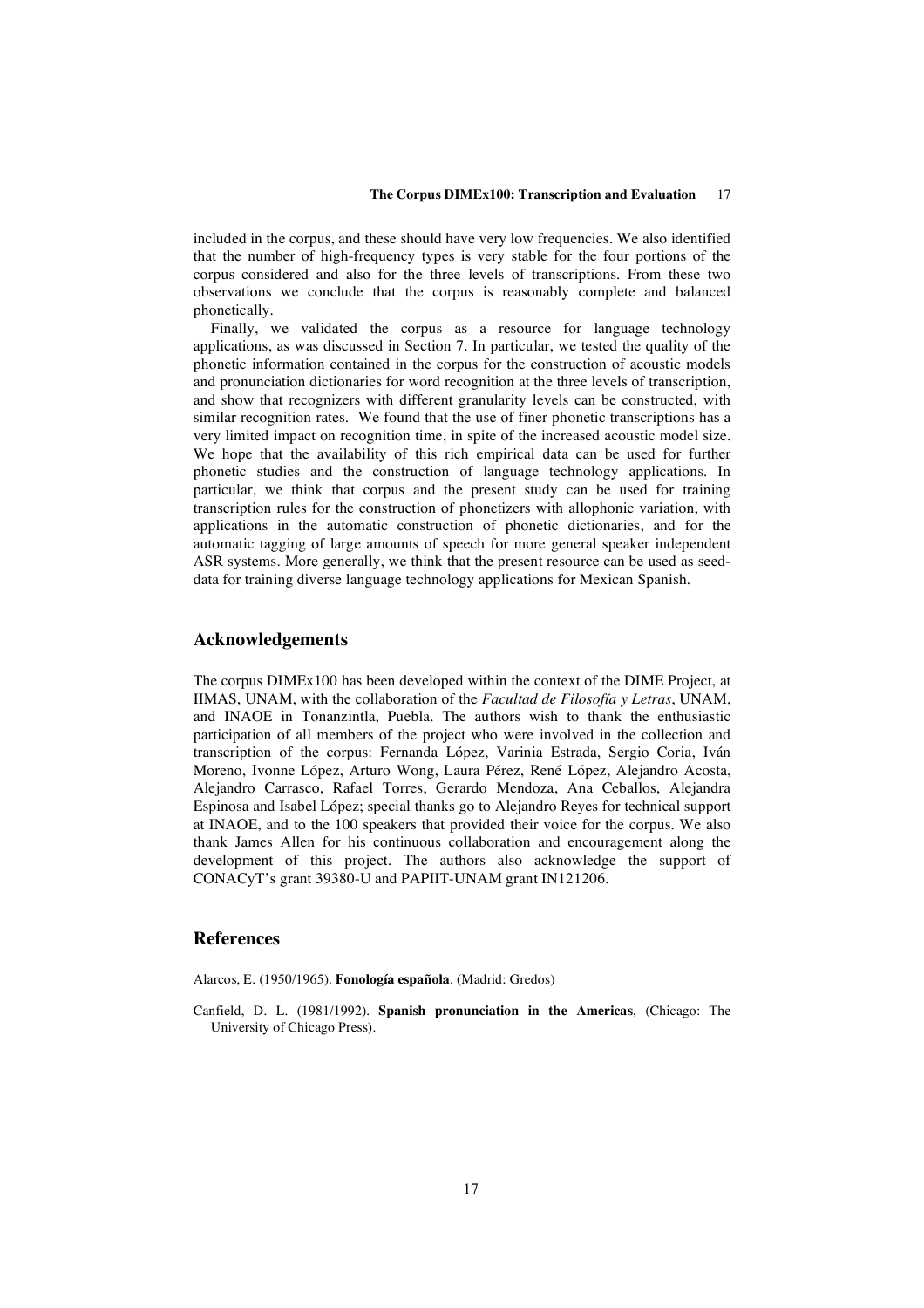- Cuétara, J. (2004). **Fonética de la ciudad de México. Aportaciones desde las tecnologías del habla**. MSc. Dissertation, Universidad Nacional Autónoma de México, México. (In Spanish).
- Fetter, P. (1998). **Detection and Transcription of Out-Of-Vocabulary Words in Continuous-Speech Recognition**, PhD thesis, Daimler-Benz AG, aug 1998. Verbmobil Report 231.
- Guirao, M. & Borzone, A.M. (1972). **Fonemas, sílabas y palabras en el español de Buenos Aires**, *Filología,* 16, 135-165
- Hieronymus, J. L. (1997). **Worldbet phonetic symbols for multilanguage speech recognition and synthesis**. (New Jersey: AT&T and Bell Labs).
- Jurafsky, D., Martin, J. H. (2000). **Speech and Language Processing**, (New Jersey: Prentice Hall).
- Kirschning, I. (2001) **Research and Development of Speech Technology and Applications for Mexican Spanish at the Tlatoa Group** (Development Consortium at CHI 2001, Seattle, WA.)
- Lander, T. (1997). **The CSLU labeling guide**. Oregon: Oregon Graduate Institute of Science and Technology. http://cslu.cse.ogi.edu/corpora/docs/labeling.pdf.
- Lope Blanch, J. M. (1963-1964/1983). **En torno a las vocales caedizas del español mexicano,** in *Estudios sobre el español de México*, (pp. 57-77). (México: Universidad Nacional Autónoma de México)
- Llisterri, J. & Mariño, J. B. (1993). **Spanish adaptation of SAMPA and automatic phonetic transcription**. Technical Report. SAM-A/UPC/001/v1 -- ESPRIT PROJECT 6819 (SAM-A) *Speech Technology Assessment in Multilingual Applications*. http://liceu.uab.es/~joaquim/publicacions/SAMPA\_Spanish\_93.pdf
- Llisterri, J., Machuca, M. J., de la Mota, C., Riera, M. & Ríos, A. (2003). **The perception of lexical stress in Spanish**, in *Proceedings of the 15th International Congress of Phonetic Sciences*. Barcelona, 3-9 August 2003. pp. 2023-2026. http://liceu.uab.es/~joaquim/publicacions/Llisterri\_Machuca\_Mota\_Riera\_Rios\_03\_Percepti on\_Stress\_Spanish.pdf
- Llisterri, J., Machuca, M. J., de la Mota, C., Riera, M. & Ríos, A. (2005). **Corpus orales para el desarrollo de las tecnologías del habla en español**. *Oralia. Análisis del discurso oral,* 8, 289-325 http://liceu.uab.es/~joaquim/publicacions/Llisterri\_Machuca\_Mota\_Riera\_Rios\_05\_Corpus

\_Orales\_Tecnologias\_Habla\_Espanol.pdf

Moreno A., R. Comeyne, K. Haslam, H van den Heuvel, H. Höge, S. Horbach, G. Micca. (2000). **SALA: Speechdat Across Latin America. Results Of The First Phase**, *Proceedings of the Second International Conference on Language Resources and Evaluation*, Athens, Greece.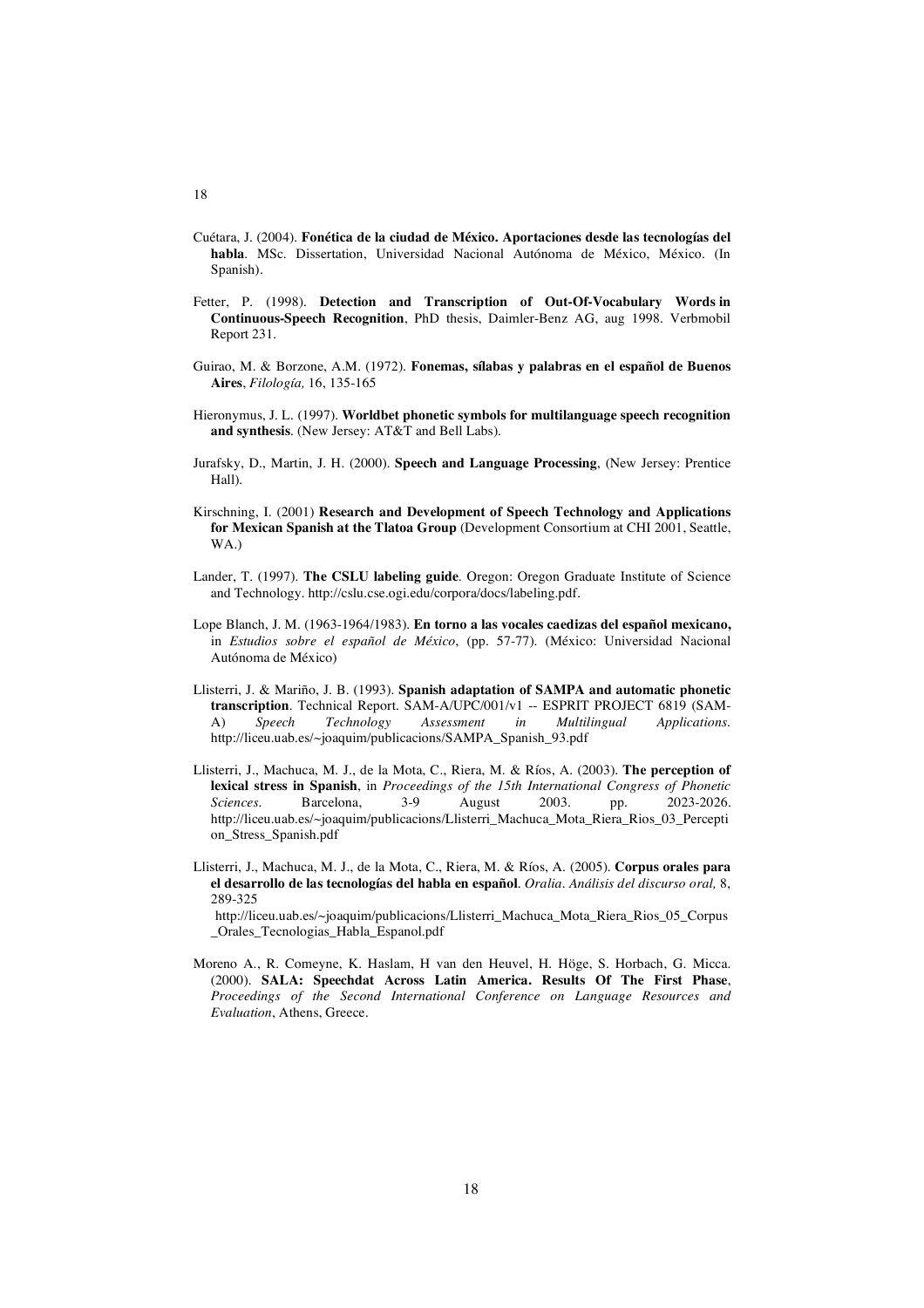- Moreno, A., Mariño, J. (1998). **Spanish dialects: Phonetic transcription**, *Proceedings of ICSLP'98, The Fifth Internacional Conference on Spoken Language Processing*, Rundle, Mall: Causal Productions.
- Moreno de Alba, J. (1994). **La Pronunciación del Español de México**, El Colegio de México, México.
- Navarro Tomás, T. (1918/1970). **Manual de pronunciación española**. Madrid: Consejo Superior de Investigaciones Científicas.
- Navarro Tomás, T. (1946/1966). **Escala de frecuencia de fonemas españoles** in *Estudios de fonología española* (pp. 15-30). New York: Las Américas Publishing Company).
- NIST (2007). **Speech Recognition Scoring Toolkit (SCTK) Version 2.2.4.** *http://www.nist.gov/speech/tools.*
- Pérez, E. H. (2003). **Frecuencia de fonemas**. *e-rthabla, Revista electrónica de Tecnología del Habla* 1. http://lorien.die.upm.es/~lapiz/e-rthabla/numeros/N1/N1\_A4.pdf
- Perissinotto, G. (1975). **Fonología del español hablado en la Ciudad de México. Ensayo de un método sociolingüístico**. (México: El Colegio de México.)
- Pineda, L. A., Massé, A., Meza, I., Salas, M., Schwarz, E., Uraga, E. and Villaseñor, L. (2002). **The DIME Project**, *Proceedings of MICAI2002*, *Lectures Notes in Artificial Intelligence*, Springer-Verlag ,Vol. 2313, 166–175
- Pineda, L. A., Villaseñor, L., Cuétara, J., Castellanos, H., López, I. (2004). **DIMEx100: A new phonetic and speech corpus for Mexican Spanish**, en Advances in Artificial Intelligence, Iberamia-2004, C. Lemaitre, C. A Reyes & J. A. Gonzalez (Eds.), *Lectures Notes in Artificial Intelligence,* Springer-Verlag, Vol. 3315, pp. 974–983.
- Quilis, A. (1981/1988). **Fonética Acústica de la Lengua Española**. (Madrid: Gredos)
- Quilis, A. & Esgueva, M. (1980). **Frecuencia de fonemas en el español hablado**. *Lingüística Española Actual* 2, 1, 1-25.
- Ríos Mestre, A. (1999). **La transcripción fonética automática del diccionario electrónico de formas simples flexivas del español: estudio fonológico del léxico**, *Estudios de Lingüística Española*, Vol.4. *http://elies.rediris.es/elies4/*
- Rojo, G. (1991) **Frecuencia de fonemas en español actual**. (In M. Brea and F.M. Fernández Rei (Eds.) *Homenaxe ó profesor Constantino García* (pp. 451-467). Santiago de Compostela: Universidade de Santiago de Compostela, Servicio de Publicación e Intercambio Científico).
- Sphinx (2006). **The CMU Sphinx Open Source Speech Recognition Engines.** *http://cmusphinx.sourceforge.net/html/cmusphinx.php*
- Strik, H. & Cucchiarini, C. (1998). **Modeling pronunciation variation for ASR: overview and comparison of methods.** In H. Strik, J.M. Kessens, M. Wester (eds.), *Proc. of the ESCA workshop 'Modeling Pronunciation Variation for Automatic Speech Recognition'*, Rolduc, Kerkrade, 4-6 May 1998, pp. 137-144.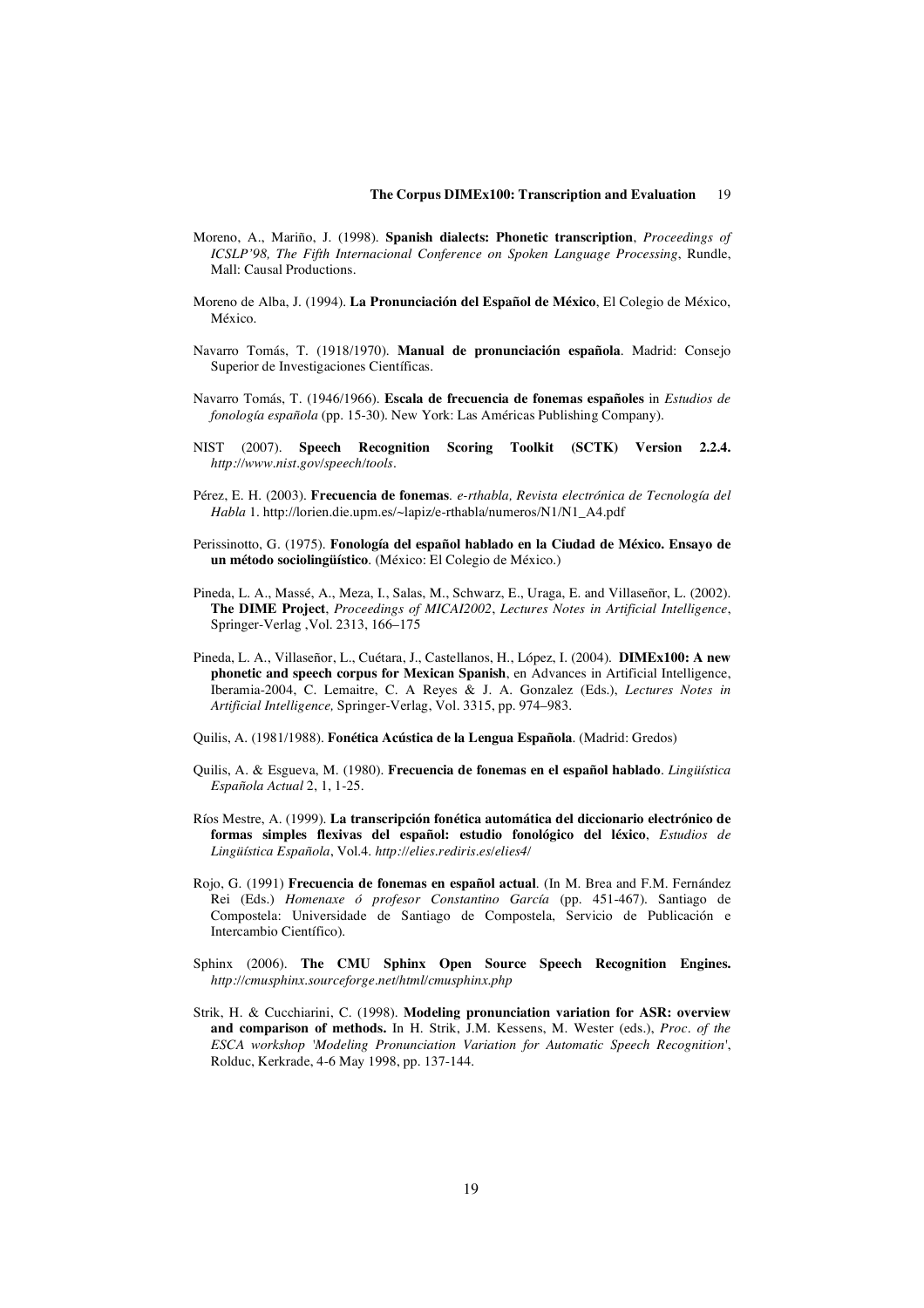- Sutton, S., Cole, R., et al. (1998). **Universal Speech Tools: the CSLU Toolkit**. In Proceedings of the International Conference on Spoken Language Processing (ICSLP), pp 3221-3224, Sydney, Australia, November 1998. *http://www.cslu.ogi.edu*.
- Wells, J. (1998). **SAMPA. Computer readable phonetic alphabet**. University College London, *http://www.phon.ucl.ac.uk/home/sampa*.
- Villaseñor, L., Massé, A. & Pineda, L. (2000). **The DIME Corpus**, Memorias 3º. *Proceedings of Encuentro Internacional de Ciencias de la Computación ENC01*, Tomo II, C. Zozaya, M. Mejía, P. Noriega y A. Sánchez (eds.), SMCC, Aguascalientes, Ags. México, September, 2001.
- Villaseñor, L., Montes & Gómez, M., Vaufreydaz, D. & Serignat, J. F. (2004). **Experiments on the Construction of a Phonetically Balanced Corpus from the WEB**, *Proceedings of CICLING2004, LNCS*, Springer-Verlag, Vol. 2945, 416-419.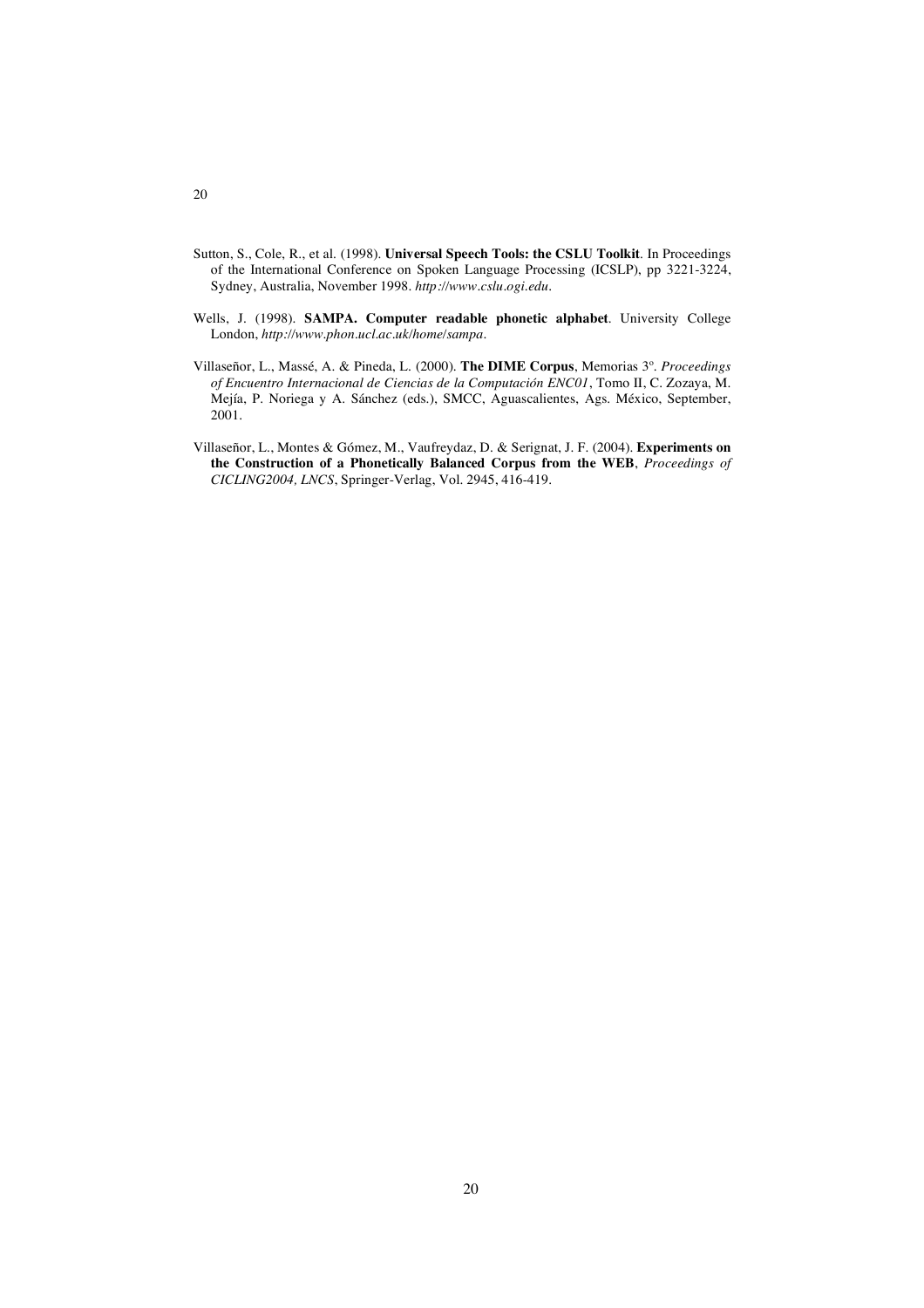# **Appendix 1**

| <b>Consonants</b>             | Labial            | Labio-<br>dental | Dental                                   | <b>Alveolar</b>   | Palatal                                     | <b>Velar</b>      |
|-------------------------------|-------------------|------------------|------------------------------------------|-------------------|---------------------------------------------|-------------------|
| <b>Unvoiced</b> stops         | $[p]([p_c])$      |                  | $[t](t_c)$                               |                   | $[k_j]$                                     | $[k](k_c)$        |
| <b>Voiced stops</b>           | $[b](b_c)$        |                  | $\left[ d \right] (\left[ d_c \right] )$ |                   |                                             | $[g](g_c)$        |
| <b>Unvoiced</b><br>affricate  |                   |                  |                                          |                   | $[$ tS $]$ ( $[$ tS $\_$ c $]$ )            |                   |
| <b>Voiced affricate</b>       |                   |                  |                                          |                   | $\lceil dZ \rceil$ ( $\lceil dZ_c \rceil$ ) |                   |
| <b>Unvoiced</b><br>fricatives |                   | [f]              | $[s_{-}[\ ]$                             | [s]               |                                             | [x]               |
| <b>Voiced fricatives</b>      |                   |                  |                                          | $\lceil z \rceil$ | [Z]                                         |                   |
| <b>Aproximants</b>            | [V]               |                  | [D]                                      |                   |                                             | [G]               |
| <b>Nasals</b>                 | $\lceil m \rceil$ |                  | $[n_{-}[$ ]                              | $\lceil n \rceil$ | $\lceil n \sim \rceil$                      | $\lceil N \rceil$ |
| Lateral                       |                   |                  |                                          |                   |                                             |                   |
| Tap                           |                   |                  |                                          | $[r($ ]           |                                             |                   |
| Trill                         |                   |                  |                                          | [r]               |                                             |                   |

# Transcription Level T-54

| <b>Vowels</b>                    |                     | Palatal           |   |           |   | <b>Velar</b> |     |         |   |               |
|----------------------------------|---------------------|-------------------|---|-----------|---|--------------|-----|---------|---|---------------|
| (unstressed)                     |                     |                   |   |           |   |              |     |         |   |               |
| Semi-vowels /<br>semi-consonants | $\lfloor j \rfloor$ |                   |   |           |   |              |     |         |   | $\mid w \mid$ |
| <b>Close</b>                     |                     | $\lceil i \rceil$ |   |           |   |              |     |         | u |               |
| <b>Close-mid</b>                 |                     |                   | e |           |   |              |     | $\circ$ |   |               |
| Open-mid                         |                     |                   |   | $E$ ]     |   |              | [O] |         |   |               |
| Open                             |                     |                   |   | $a_{j}$ ] |   | $[a_2]$      |     |         |   |               |
|                                  |                     |                   |   |           | a |              |     |         |   |               |

| <b>Vowels</b><br>II | Palatal |           |           | <b>Central</b> |          |         |       | <b>Velar</b> |
|---------------------|---------|-----------|-----------|----------------|----------|---------|-------|--------------|
| (stressed)          |         |           |           |                |          |         |       |              |
| <b>Close</b>        | $[i_7]$ |           |           |                |          |         |       | $[u_7]$      |
|                     |         |           |           |                |          |         |       |              |
|                     |         | $e_{7}$ ] |           |                |          |         | [0.7] |              |
| Mid                 |         |           |           |                |          |         |       |              |
|                     |         |           | $E_7$ ]   |                |          | $[0_7]$ |       |              |
| Open                |         |           | $[a_j^2]$ |                | $a_{27}$ |         |       |              |
|                     |         |           |           | $a_7$ ]        |          |         |       |              |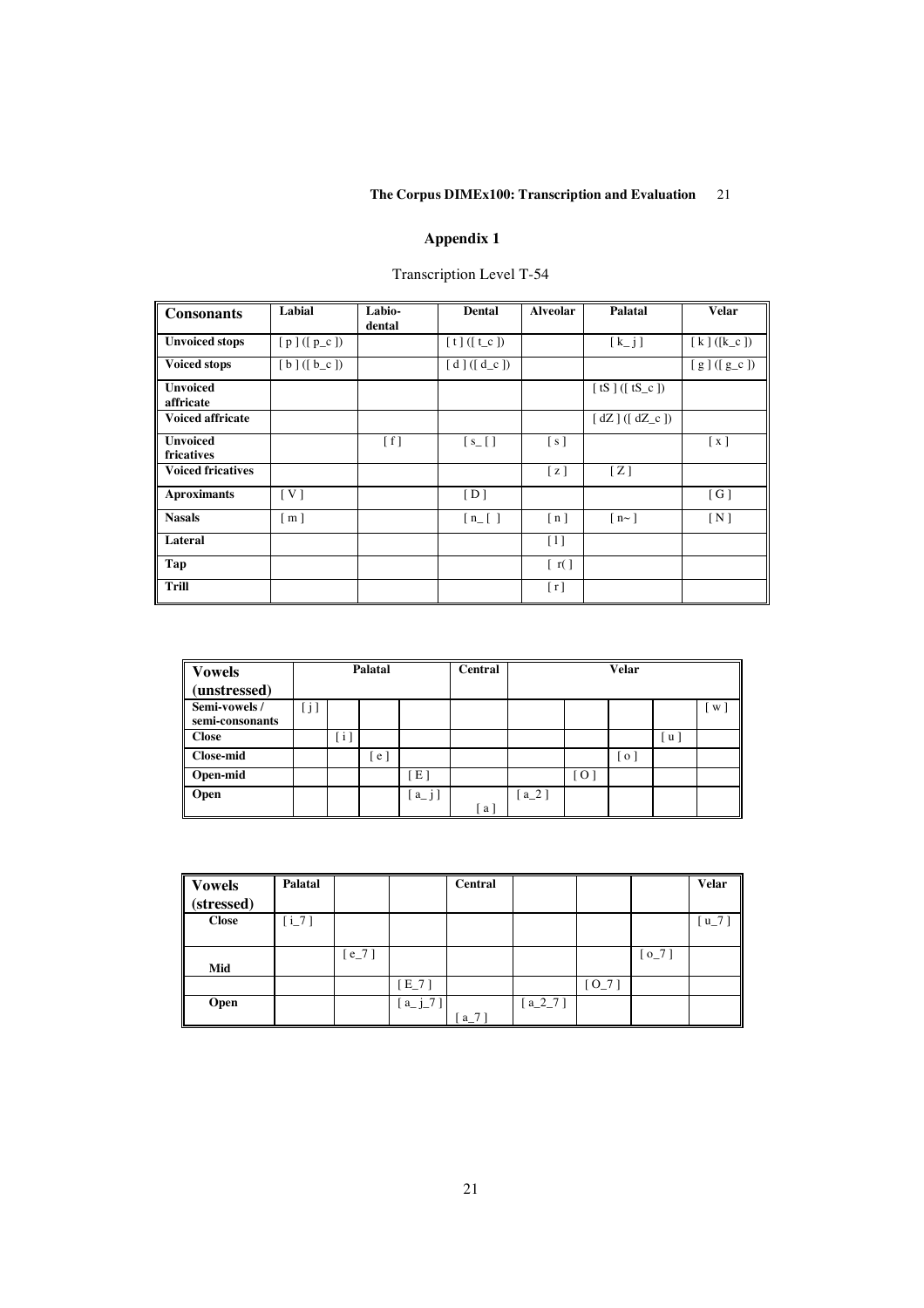# **Appendix 2**

| <b>Consonants</b>             | Labial            | Labio- | <b>Dental</b>     | <b>Alveolar</b>   | Palatal                          | <b>Velar</b>      |
|-------------------------------|-------------------|--------|-------------------|-------------------|----------------------------------|-------------------|
|                               |                   | dental |                   |                   |                                  |                   |
| <b>Unvoiced stops</b>         | $[p]([p_c])$      |        | $[t](t_c)$        |                   |                                  | $[k](k_c)$        |
| <b>Voiced stops</b>           | $[b](b_c)$        |        | $[d](\vdash d_c)$ |                   |                                  | $[g](g_c)$        |
| <b>Unvoiced</b><br>affricate  |                   |        |                   |                   | $[$ tS $]$ ( $[$ tS $\_$ c $]$ ) |                   |
| <b>Unvoiced</b><br>fricatives |                   | [f]    |                   | [s]               |                                  | [x]               |
| <b>Voiced</b><br>fricatives   |                   |        |                   |                   | [Z]                              |                   |
| <b>Aproximants</b>            | [V]               |        | [D]               |                   |                                  | $\lceil G \rceil$ |
| <b>Nasals</b>                 | $\lceil m \rceil$ |        |                   | $\lceil n \rceil$ | $[n \sim]$                       |                   |
| Lateral                       |                   |        |                   | $[1]$             |                                  |                   |
| Tap                           |                   |        |                   | $[r($ ]           |                                  |                   |
| <b>Trill</b>                  |                   |        |                   | [r]               |                                  |                   |

# Transcription Level T-44

| Vowels<br>(unstres               | Palatal |     |   | Central | <b>Velar</b> |   |   |
|----------------------------------|---------|-----|---|---------|--------------|---|---|
| (unstressed)                     |         |     |   |         |              |   |   |
| Semi-vowels /<br>semi-consonants | UJ      |     |   |         |              |   | W |
|                                  |         |     |   |         |              |   |   |
| <b>Close</b>                     |         | [i] |   |         |              | u |   |
| Mid                              |         |     | e |         | $\sqrt{6}$   |   |   |
| ℾ<br>Open                        |         |     |   | l a     |              |   |   |

| <b>Vowels</b><br>(stressed) | Palatal |         | <b>Central</b>          | Velar             |                      |
|-----------------------------|---------|---------|-------------------------|-------------------|----------------------|
| <b>Close</b>                | $1/7$ ] |         |                         |                   | $\left( u_2 \right)$ |
| Mid                         |         | $e_{7}$ |                         | $\lceil 0 \rceil$ |                      |
| Open                        |         |         | $\lceil a_{-} 7 \rceil$ |                   |                      |

|                              | Syllable coda      |
|------------------------------|--------------------|
| Labial $/p - b$              | [ -B ]             |
| Dental $/t - d/$             | [ -D ]             |
| Velar $/k - g/$              | [ -G ]             |
| Nasals $/n - m/$             | [ -N ]             |
| Trill and Tap $/r$ ( $- r$ / | $\lceil -R \rceil$ |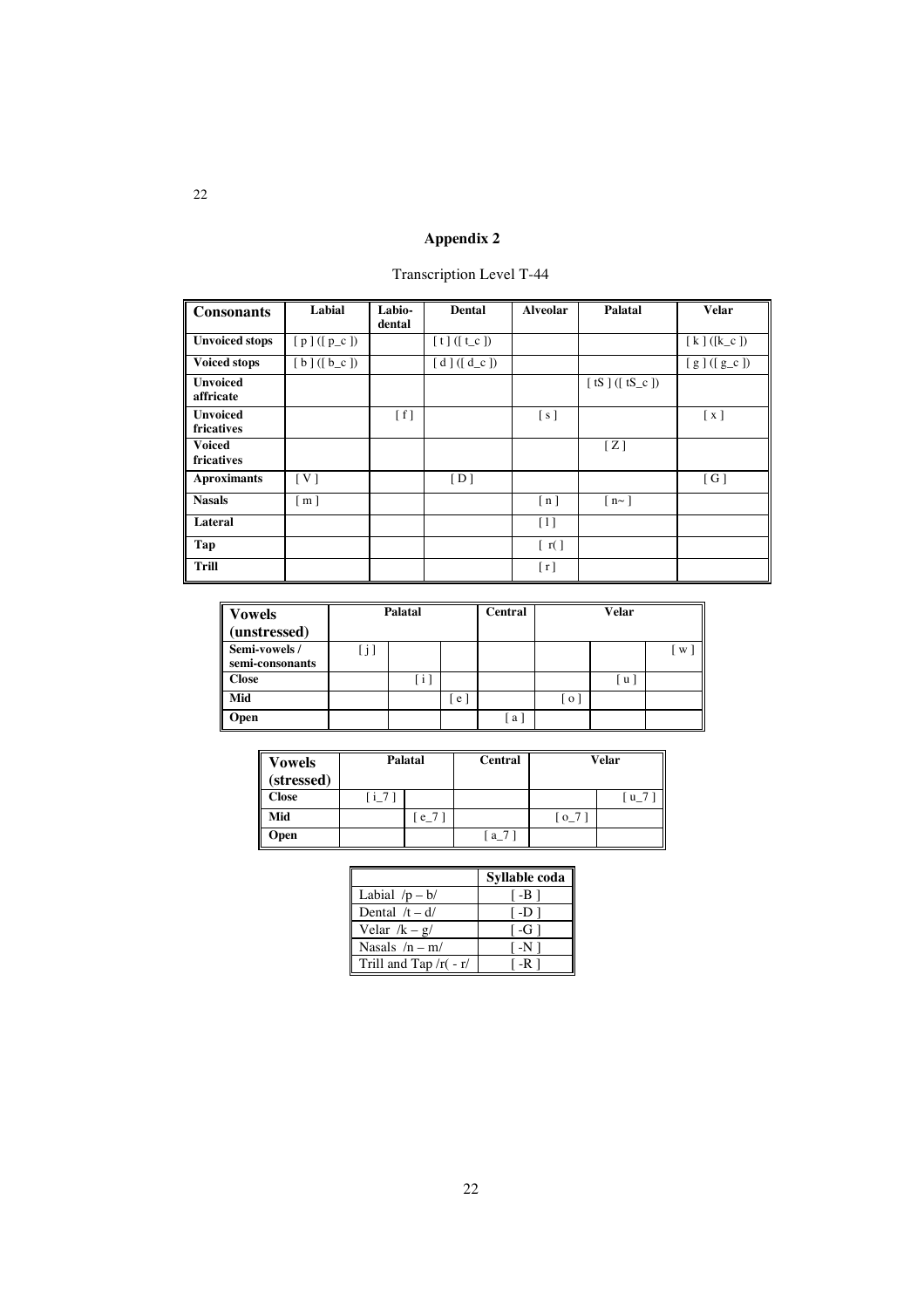# **Appendix 3**

# Transcription Level T-22

| <b>Consonants</b>          | Labial            | Labio-<br>Dental | <b>Dental</b> | <b>Alveolar</b>      | Palatal                | <b>Velar</b>      |
|----------------------------|-------------------|------------------|---------------|----------------------|------------------------|-------------------|
| <b>Unvoiced stops</b>      | [p]               |                  | [t]           |                      |                        | [k]               |
| <b>Voiced stops</b>        | [b]               |                  | [d]           |                      |                        | [g]               |
| <b>Unvoiced affricate</b>  |                   |                  |               |                      | [tS]                   |                   |
| <b>Unvoiced fricatives</b> |                   | [f]              |               | [s]                  |                        | $\lceil x \rceil$ |
| <b>Voiced fricatives</b>   |                   |                  |               |                      | [Z]                    |                   |
| <b>Nasals</b>              | $\lceil m \rceil$ |                  |               | $\lceil n \rceil$    | $\lceil n \sim \rceil$ |                   |
| Lateral                    |                   |                  |               | $[1]$                |                        |                   |
| Tap                        |                   |                  |               | $\lceil$ r( $\rceil$ |                        |                   |
| <b>Trill</b>               |                   |                  |               | [r]                  |                        |                   |

| <b>Vowels</b> | Palatal |                | <b>Central</b> |              | Velar |
|---------------|---------|----------------|----------------|--------------|-------|
| <b>Close</b>  |         |                |                |              | u     |
| Mid           |         | e <sub>1</sub> |                | $\mathbf{o}$ |       |
| <b>Open</b>   |         |                | a              |              |       |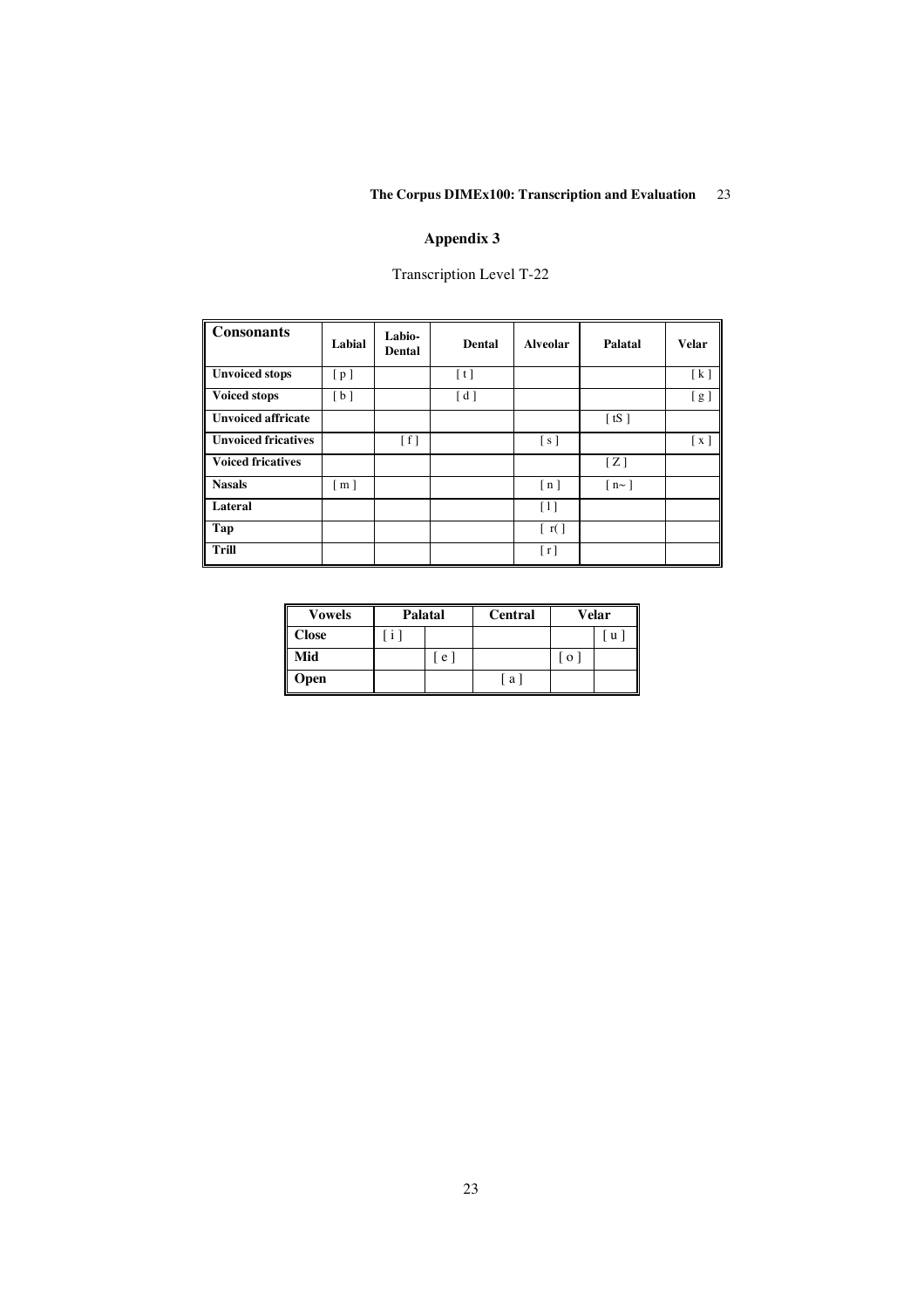# **Appendix 4**

| <b>Samples</b> | Mean  | Std. Dev. | <b>Units</b>                                                                                                                                                                                                                                                                                                                                                                                                                                                                                                                                                               | <b>Samples</b> | Mean  | Std. Dev.                                                                       |
|----------------|-------|-----------|----------------------------------------------------------------------------------------------------------------------------------------------------------------------------------------------------------------------------------------------------------------------------------------------------------------------------------------------------------------------------------------------------------------------------------------------------------------------------------------------------------------------------------------------------------------------------|----------------|-------|---------------------------------------------------------------------------------|
| 6,730          | 66.28 | 23.36     | [n]                                                                                                                                                                                                                                                                                                                                                                                                                                                                                                                                                                        | 12,021         | 65.50 | 25.8                                                                            |
| 6,730          | 19.51 | 22.90     | $[n_{\_}]$                                                                                                                                                                                                                                                                                                                                                                                                                                                                                                                                                                 | 4,899          | 65.89 | 16.0                                                                            |
| 12,242         | 54.04 | 18.96     | $[{\bf N}]$                                                                                                                                                                                                                                                                                                                                                                                                                                                                                                                                                                | 848            | 63.39 | 28.                                                                             |
| 12,246         | 23.19 | 22.85     | $\left[\mathbf{n}\!\!\sim\!\!\right]$                                                                                                                                                                                                                                                                                                                                                                                                                                                                                                                                      | 346            | 86.68 | 32.6                                                                            |
| 9,748          | 53.59 | 19.69     | $[1] % \begin{center} % \includegraphics[width=\linewidth]{imagesSupplemental_3.png} % \end{center} % \caption { % Our method is used for the method. % The method is used for the method. % The method is used for the method. % The method is used for the method. % } % \label{fig:example} %$                                                                                                                                                                                                                                                                          |                | 64.08 | 24.2                                                                            |
| 8,464          | 27.65 | 10.83     | [r(                                                                                                                                                                                                                                                                                                                                                                                                                                                                                                                                                                        | 14,784         | 45.29 | 36.5                                                                            |
| 1,285          | 30.75 | 10.87     | $\left[ \mathbf{r}\right]$                                                                                                                                                                                                                                                                                                                                                                                                                                                                                                                                                 |                | 76.50 | 20.8                                                                            |
| 1,229          | 33.30 | 28.59     |                                                                                                                                                                                                                                                                                                                                                                                                                                                                                                                                                                            |                | 59.15 | 20.5                                                                            |
| 1,303          | 22.66 | 22.45     | $[i_7]$                                                                                                                                                                                                                                                                                                                                                                                                                                                                                                                                                                    | 3,941          | 80.57 | 27.8                                                                            |
| 4,186          | 53.38 | 22.66     | [j]                                                                                                                                                                                                                                                                                                                                                                                                                                                                                                                                                                        | 8,349          | 52.68 | 23.7                                                                            |
| 3,699          | 30.63 | 17.98     | $[e] \centering% \includegraphics[width=1.0\textwidth]{figs/fig_0a}% \includegraphics[width=1.0\textwidth]{figs/fig_0b}% \includegraphics[width=1.0\textwidth]{figs/fig_0b}% \includegraphics[width=1.0\textwidth]{figs/fig_0b}% \includegraphics[width=1.0\textwidth]{figs/fig_0b}% \includegraphics[width=1.0\textwidth]{figs/fig_0b}% \includegraphics[width=1.0\textwidth]{figs/fig_0b}% \includegraphics[width=1.0\textwidth]{figs/fig_0b}% \includegraphics[width=1.0\textwidth]{figs/fig_0b}% \includegraphics[width=1.0\textwidth]{figs/fig_0b}% \includegraphics$ | 23,434         | 61.72 | 24.                                                                             |
| 3,881          | 22.36 | 13.36     | $[e_7]$                                                                                                                                                                                                                                                                                                                                                                                                                                                                                                                                                                    | 6,883          | 73.57 | 27.5                                                                            |
| 10,115         | 47.00 |           | $[{\bf E}]$                                                                                                                                                                                                                                                                                                                                                                                                                                                                                                                                                                |                | 62.89 | 25.8                                                                            |
| 421            | 30.82 | 18.36     | $[E_7]$                                                                                                                                                                                                                                                                                                                                                                                                                                                                                                                                                                    |                | 84.12 | 24.5                                                                            |
| 426            | 27.94 |           | [a]                                                                                                                                                                                                                                                                                                                                                                                                                                                                                                                                                                        | 18,927         | 75.69 | 22.1                                                                            |
| 1,899          | 56.44 |           | $\left[ \mathrm{a\_7}\right]$                                                                                                                                                                                                                                                                                                                                                                                                                                                                                                                                              | 8,022          | 89.10 | 30.                                                                             |
| 386            | 50.20 | 16.46     | $[a_j]$                                                                                                                                                                                                                                                                                                                                                                                                                                                                                                                                                                    | 539            | 72.65 | 15.3                                                                            |
| 385            | 64.62 | 23.58     | $[a_j 7]$                                                                                                                                                                                                                                                                                                                                                                                                                                                                                                                                                                  | 228            | 95.14 | 19.5                                                                            |
| 2,116          | 87.56 |           | $[a_2]$                                                                                                                                                                                                                                                                                                                                                                                                                                                                                                                                                                    | 1,277          | 66.73 | 17.5                                                                            |
| 20,926         | 95.28 | 19.04     | $[a_27]$                                                                                                                                                                                                                                                                                                                                                                                                                                                                                                                                                                   | 1,164          | 85.58 | 23.5                                                                            |
| 2,912          | 61.90 | 9.89      | $\left[\mathbf{0}\right]$                                                                                                                                                                                                                                                                                                                                                                                                                                                                                                                                                  |                | 67.58 | 28.4                                                                            |
| 2,123          | 53.29 | 14.59     | $[0_7]$                                                                                                                                                                                                                                                                                                                                                                                                                                                                                                                                                                    | 4,200          | 71.90 | 7.6                                                                             |
| 1,994          | 93.46 | 22.33     | [O]                                                                                                                                                                                                                                                                                                                                                                                                                                                                                                                                                                        | 3,064          | 63.30 | 28.4                                                                            |
| 720            | 76.98 |           | $[O_7]$                                                                                                                                                                                                                                                                                                                                                                                                                                                                                                                                                                    |                | 76.12 | 17.                                                                             |
| 127            | 43.62 |           | $[u]$                                                                                                                                                                                                                                                                                                                                                                                                                                                                                                                                                                      | 3,431          | 56.31 | 24.8                                                                            |
| 126            | 43.27 | 18.49     | $[u_7]$                                                                                                                                                                                                                                                                                                                                                                                                                                                                                                                                                                    |                |       | 21.4                                                                            |
| 7,718          | 74.41 |           | [w]                                                                                                                                                                                                                                                                                                                                                                                                                                                                                                                                                                        | 2,752          | 49.45 | 18.4                                                                            |
|                |       |           | 32.44<br>14.56<br>27.83<br>22.96<br>16.08<br>17.64<br>17.75                                                                                                                                                                                                                                                                                                                                                                                                                                                                                                                |                |       | 14,058<br>1,625<br>9,705<br>3,083<br>1,153<br>15,088<br>1,533<br>75.20<br>1,716 |

| Mean time duration of phonetic units (in miliseconds) in the levels T54, T44 |  |
|------------------------------------------------------------------------------|--|
| and T22                                                                      |  |

| Units                                                                                                                                                                                                                                                                                      | <b>Samples</b> | Mean  | Std. Dev. | <b>Units</b>                                                                                                                                                                                                                                                                                                                                                                                                                                                                                                                                                               | <b>Samples</b> | Mean  | Std. Dev. |
|--------------------------------------------------------------------------------------------------------------------------------------------------------------------------------------------------------------------------------------------------------------------------------------------|----------------|-------|-----------|----------------------------------------------------------------------------------------------------------------------------------------------------------------------------------------------------------------------------------------------------------------------------------------------------------------------------------------------------------------------------------------------------------------------------------------------------------------------------------------------------------------------------------------------------------------------------|----------------|-------|-----------|
| $\left[\mathbf{p\_c}\right]$                                                                                                                                                                                                                                                               | 6,730          | 66.28 | 23.36     | $[n]$                                                                                                                                                                                                                                                                                                                                                                                                                                                                                                                                                                      | 12,021         | 65.50 | 25.88     |
| $[{\bf p}]$                                                                                                                                                                                                                                                                                | 6,730          | 19.51 | 22.90     | $[n_$ []                                                                                                                                                                                                                                                                                                                                                                                                                                                                                                                                                                   | 4,899          | 65.89 | 16.68     |
| $[t_c]$                                                                                                                                                                                                                                                                                    | 12,242         | 54.04 | 18.96     | [N]                                                                                                                                                                                                                                                                                                                                                                                                                                                                                                                                                                        | 848            | 63.39 | 28.78     |
|                                                                                                                                                                                                                                                                                            | 12,246         | 23.19 | 22.85     | $[n\sim]$                                                                                                                                                                                                                                                                                                                                                                                                                                                                                                                                                                  | 346            | 86.68 | 32.69     |
| $[k_c]$                                                                                                                                                                                                                                                                                    | 9,748          | 53.59 | 19.69     | $[1] % \centering \includegraphics[width=0.9\columnwidth]{figures/fig_1a} \caption{The average number of times on the left and right.} \label{fig:1} %$                                                                                                                                                                                                                                                                                                                                                                                                                    | 14,058         | 64.08 | 24.28     |
| $[{\bf k}]$                                                                                                                                                                                                                                                                                | 8,464          | 27.65 | 10.83     | [r(                                                                                                                                                                                                                                                                                                                                                                                                                                                                                                                                                                        | 14,784         | 45.29 | 36.51     |
| $[k_j]$                                                                                                                                                                                                                                                                                    | 1,285          | 30.75 | 10.87     | [r]                                                                                                                                                                                                                                                                                                                                                                                                                                                                                                                                                                        | 1,625          | 76.50 | 20.80     |
| $[b_c]$                                                                                                                                                                                                                                                                                    | 1,229          | 33.30 | 28.59     | $[1] % \includegraphics[width=0.9\columnwidth]{figures/fig_1a} \caption{The figure shows the number of times, and the number of times, and the number of times, and the number of times, are indicated with the same.} \label{fig:1} %$                                                                                                                                                                                                                                                                                                                                    | 9,705          | 59.15 | 20.53     |
| [b]                                                                                                                                                                                                                                                                                        | 1,303          | 22.66 | 22.45     | $[i_7]$                                                                                                                                                                                                                                                                                                                                                                                                                                                                                                                                                                    | 3,941          | 80.57 | 27.84     |
| $[{\bf V}]$                                                                                                                                                                                                                                                                                | 4,186          | 53.38 | 22.66     | [j]                                                                                                                                                                                                                                                                                                                                                                                                                                                                                                                                                                        | 8,349          | 52.68 | 23.12     |
| $[d_c]$                                                                                                                                                                                                                                                                                    | 3,699          | 30.63 | 17.98     | $[e] \centering% \includegraphics[width=1.0\textwidth]{figs/fig_0a}% \includegraphics[width=1.0\textwidth]{figs/fig_0b}% \includegraphics[width=1.0\textwidth]{figs/fig_0b}% \includegraphics[width=1.0\textwidth]{figs/fig_0b}% \includegraphics[width=1.0\textwidth]{figs/fig_0b}% \includegraphics[width=1.0\textwidth]{figs/fig_0b}% \includegraphics[width=1.0\textwidth]{figs/fig_0b}% \includegraphics[width=1.0\textwidth]{figs/fig_0b}% \includegraphics[width=1.0\textwidth]{figs/fig_0b}% \includegraphics[width=1.0\textwidth]{figs/fig_0b}% \includegraphics$ | 23,434         | 61.72 | 24.76     |
| $[\mathbf{d}]$                                                                                                                                                                                                                                                                             | 3,881          | 22.36 | 13.36     | $[e_7]$                                                                                                                                                                                                                                                                                                                                                                                                                                                                                                                                                                    | 6,883          | 73.57 | 27.53     |
| $\left[ \mathbf{D}\right]$                                                                                                                                                                                                                                                                 | 10,115         | 47.00 | 32.44     | $[{\bf E}]$                                                                                                                                                                                                                                                                                                                                                                                                                                                                                                                                                                | 3,083          | 62.89 | 25.83     |
| $[g_c]$                                                                                                                                                                                                                                                                                    | 421            | 30.82 | 18.36     | $[E_7]$                                                                                                                                                                                                                                                                                                                                                                                                                                                                                                                                                                    | 1,153          | 84.12 | 24.58     |
| [g]                                                                                                                                                                                                                                                                                        | 426            | 27.94 | 14.56     | [a]                                                                                                                                                                                                                                                                                                                                                                                                                                                                                                                                                                        | 18,927         | 75.69 | 22.16     |
| $\left[{\bf G}\right]$                                                                                                                                                                                                                                                                     | 1,899          | 56.44 | 27.83     | $[a_7]$                                                                                                                                                                                                                                                                                                                                                                                                                                                                                                                                                                    | 8,022          | 89.10 | 30.76     |
| $[tS_c]$                                                                                                                                                                                                                                                                                   | 386            | 50.20 | 16.46     | $[a_j]$                                                                                                                                                                                                                                                                                                                                                                                                                                                                                                                                                                    | 539            | 72.65 | 15.35     |
| [tS]                                                                                                                                                                                                                                                                                       | 385            | 64.62 | 23.58     | $[a_j 7]$                                                                                                                                                                                                                                                                                                                                                                                                                                                                                                                                                                  | 228            | 95.14 | 19.54     |
|                                                                                                                                                                                                                                                                                            | 2,116          | 87.56 | 22.96     | $[a_2]$                                                                                                                                                                                                                                                                                                                                                                                                                                                                                                                                                                    | 1,277          | 66.73 | 17.57     |
| $[s] \centering% \includegraphics[width=1.0\textwidth]{images/TrDiS/N-Architecture.png} \caption{The 3D (top) and the 4D (bottom) of the 3D (bottom) and the 4D (bottom) of the 3D (bottom) and the 4D (bottom) of the 3D (bottom) and the 4D (bottom) of the 3D (bottom).} \label{TrDiS}$ | 20,926         | 95.28 | 19.04     | $[a_27]$                                                                                                                                                                                                                                                                                                                                                                                                                                                                                                                                                                   | 1,164          | 85.58 | 23.58     |
| $[s_$ []                                                                                                                                                                                                                                                                                   | 2,912          | 61.90 | 9.89      | [ <b>o</b> ]                                                                                                                                                                                                                                                                                                                                                                                                                                                                                                                                                               | 15,088         | 67.58 | 28.47     |
| $[\mathbf{z}]$                                                                                                                                                                                                                                                                             | 2,123          | 53.29 | 14.59     | $[0_7]$                                                                                                                                                                                                                                                                                                                                                                                                                                                                                                                                                                    | 4,200          | 71.90 | 7.62      |
| $\left[ \mathbf{x}\right]$                                                                                                                                                                                                                                                                 | 1,994          | 93.46 | 22.33     | [0]                                                                                                                                                                                                                                                                                                                                                                                                                                                                                                                                                                        | 3,064          | 63.30 | 28.49     |
| $[{\bf Z}]$                                                                                                                                                                                                                                                                                | 720            | 76.98 | 16.08     | $[O_7]$                                                                                                                                                                                                                                                                                                                                                                                                                                                                                                                                                                    | 1,533          | 76.12 | 17.70     |
| $[dZ_c]$                                                                                                                                                                                                                                                                                   | 127            | 43.62 | 17.64     | [u]                                                                                                                                                                                                                                                                                                                                                                                                                                                                                                                                                                        | 3,431          | 56.31 | 24.82     |
| [dZ]                                                                                                                                                                                                                                                                                       | 126            | 43.27 | 18.49     | $[u_2]$                                                                                                                                                                                                                                                                                                                                                                                                                                                                                                                                                                    | 1,716          | 75.20 | 21.40     |
| [m]                                                                                                                                                                                                                                                                                        | 7,718          | 74.41 | 17.75     | [w]                                                                                                                                                                                                                                                                                                                                                                                                                                                                                                                                                                        | 2,752          | 49.45 | 18.49     |

**Level T-54**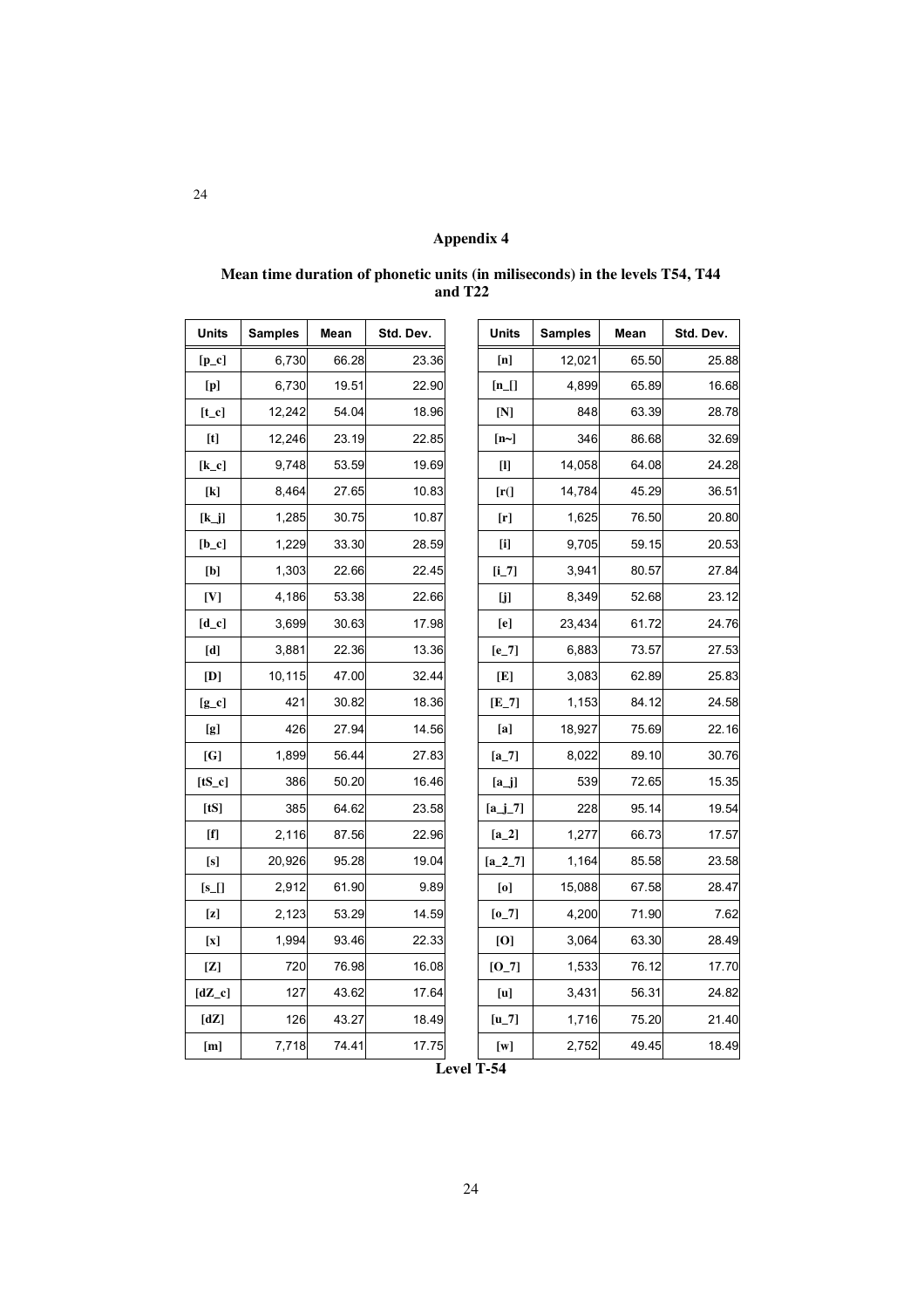| <b>Units</b>                                                                                                                                                                                                                                                                               | <b>Samples</b> | Mean  | Std. Dev. |
|--------------------------------------------------------------------------------------------------------------------------------------------------------------------------------------------------------------------------------------------------------------------------------------------|----------------|-------|-----------|
| $[p_c]$                                                                                                                                                                                                                                                                                    | 6,573          | 66.53 | 22.86     |
| $[{\bf p}]$                                                                                                                                                                                                                                                                                | 6,571          | 19.47 | 7.40      |
| $[t_c]$                                                                                                                                                                                                                                                                                    | 12,115         | 53.84 | 22.61     |
|                                                                                                                                                                                                                                                                                            | 12,117         | 22.95 | 8.86      |
| $[k_c]$                                                                                                                                                                                                                                                                                    | 8,437          | 56.11 | 19.15     |
| [k]                                                                                                                                                                                                                                                                                        | 8,440          | 28.71 | 10.18     |
| $[b_c]$                                                                                                                                                                                                                                                                                    | 1,138          | 31.50 | 21.01     |
| $[{\bf b}]$                                                                                                                                                                                                                                                                                | 1,213          | 22.19 | 16.99     |
| $[-B]$                                                                                                                                                                                                                                                                                     | 287            | 78.48 | 33.94     |
| $[{\rm V}]$                                                                                                                                                                                                                                                                                | 4,141          | 53.18 | 12.88     |
| $[d_c]$                                                                                                                                                                                                                                                                                    | 3,518          | 29.50 | 21.18     |
| [d]                                                                                                                                                                                                                                                                                        | 3,707          | 21.80 | 14.99     |
| [D]                                                                                                                                                                                                                                                                                        | 9,663          | 45.64 | 13.63     |
| $[-D]$                                                                                                                                                                                                                                                                                     | 735            | 86.46 | 48.98     |
| $[g_c]$                                                                                                                                                                                                                                                                                    | 328            | 30.26 | 19.17     |
| [g]                                                                                                                                                                                                                                                                                        | 334            | 28.04 | 15.64     |
| [G]                                                                                                                                                                                                                                                                                        | 1,745          | 56.49 | 14.39     |
| $[-G]$                                                                                                                                                                                                                                                                                     | 1,548          | 60.03 | 20.32     |
| $[tS_c]$                                                                                                                                                                                                                                                                                   | 385            | 50.13 | 16.43     |
| [tS]                                                                                                                                                                                                                                                                                       | 384            | 64.51 | 23.56     |
| $[{\bf f}]$                                                                                                                                                                                                                                                                                | 2,111          | 87.48 | 22.90     |
| $[s] \centering% \includegraphics[width=1.0\textwidth]{images/TrDiS/N-Architecture.png} \caption{The 3D (top) and the 4D (bottom) of the 3D (bottom) and the 4D (bottom) of the 3D (bottom) and the 4D (bottom) of the 3D (bottom) and the 4D (bottom) of the 3D (bottom).} \label{TrDiS}$ | 25,920         | 88.12 | 36.74     |

| Units                                                                                                                                                                                                                                                        | <b>Samples</b> | Mean  | Std. Dev. | <b>Units</b>                                                                                                                                                                                                                                                                                                                                                                                                                                                                                                                                                                                                                                                                                                                                                                                                                                                                                                                          | <b>Samples</b> | Mean  | Std. Dev. |
|--------------------------------------------------------------------------------------------------------------------------------------------------------------------------------------------------------------------------------------------------------------|----------------|-------|-----------|---------------------------------------------------------------------------------------------------------------------------------------------------------------------------------------------------------------------------------------------------------------------------------------------------------------------------------------------------------------------------------------------------------------------------------------------------------------------------------------------------------------------------------------------------------------------------------------------------------------------------------------------------------------------------------------------------------------------------------------------------------------------------------------------------------------------------------------------------------------------------------------------------------------------------------------|----------------|-------|-----------|
| $[p_c]$                                                                                                                                                                                                                                                      | 6,573          | 66.53 | 22.86     | $\left[ \mathbf{x}\right]$                                                                                                                                                                                                                                                                                                                                                                                                                                                                                                                                                                                                                                                                                                                                                                                                                                                                                                            | 1,991          | 93.48 | 22.32     |
| $[{\bf p}]$                                                                                                                                                                                                                                                  | 6,571          | 19.47 | 7.40      | [Z]                                                                                                                                                                                                                                                                                                                                                                                                                                                                                                                                                                                                                                                                                                                                                                                                                                                                                                                                   | 841            | 86.32 | 112.43    |
| $[t_c]$                                                                                                                                                                                                                                                      | 12,115         | 53.84 | 22.61     | [m]                                                                                                                                                                                                                                                                                                                                                                                                                                                                                                                                                                                                                                                                                                                                                                                                                                                                                                                                   | 6,076          | 75.93 | 16.61     |
|                                                                                                                                                                                                                                                              | 12,117         | 22.95 | 8.86      | [n]                                                                                                                                                                                                                                                                                                                                                                                                                                                                                                                                                                                                                                                                                                                                                                                                                                                                                                                                   | 7,920          | 65.53 | 17.00     |
| $[k_c]$                                                                                                                                                                                                                                                      | 8,437          | 56.11 | 19.15     | $[-N]$                                                                                                                                                                                                                                                                                                                                                                                                                                                                                                                                                                                                                                                                                                                                                                                                                                                                                                                                | 11,471         | 65.96 | 26.65     |
| [k]                                                                                                                                                                                                                                                          | 8,440          | 28.71 | 10.18     | $[n\sim]$                                                                                                                                                                                                                                                                                                                                                                                                                                                                                                                                                                                                                                                                                                                                                                                                                                                                                                                             | 346            | 86.68 | 18.49     |
| $[b_c]$                                                                                                                                                                                                                                                      | 1,138          | 31.50 | 21.01     | $[1] % \centering \includegraphics[width=0.9\columnwidth]{figures/fig_1a} \caption{The average number of times on the left and right. The average number of times on the right, the number of times on the right, the number of times on the right, the number of times on the right, the number of times on the right, the number of times on the right, the number of times on the right, the number of times on the right, the number of times on the right, the number of times on the right, the number of times on the right, the number of times on the right, the number of times on the right, the number of times on the right, the number of times on the right, the number of times on the right, the number of times on the right, the number of times on the right, the number of times on the right, the number of times on the right, the number of times on the right, the number of times on the right, the number$ | 14,049         | 64.06 | 24.27     |
| [b]                                                                                                                                                                                                                                                          | 1,213          | 22.19 | 16.99     | [r(                                                                                                                                                                                                                                                                                                                                                                                                                                                                                                                                                                                                                                                                                                                                                                                                                                                                                                                                   | 10,016         | 39.38 | 11.33     |
| $[-B]$                                                                                                                                                                                                                                                       | 287            | 78.48 | 33.94     | [r]                                                                                                                                                                                                                                                                                                                                                                                                                                                                                                                                                                                                                                                                                                                                                                                                                                                                                                                                   | 1,607          | 76.37 | 23.19     |
| [V]                                                                                                                                                                                                                                                          | 4,141          | 53.18 | 12.88     | $[-R]$                                                                                                                                                                                                                                                                                                                                                                                                                                                                                                                                                                                                                                                                                                                                                                                                                                                                                                                                | 4,767          | 57.86 | 29.18     |
| $[d_c]$                                                                                                                                                                                                                                                      | 3,518          | 29.50 | 21.18     | [i]                                                                                                                                                                                                                                                                                                                                                                                                                                                                                                                                                                                                                                                                                                                                                                                                                                                                                                                                   | 9,694          | 59.14 | 20.52     |
|                                                                                                                                                                                                                                                              | 3,707          | 21.80 | 14.99     | $[i_7]$                                                                                                                                                                                                                                                                                                                                                                                                                                                                                                                                                                                                                                                                                                                                                                                                                                                                                                                               | 3,936          | 80.56 | 27.85     |
| [D]                                                                                                                                                                                                                                                          | 9,663          | 45.64 | 13.63     | [j]                                                                                                                                                                                                                                                                                                                                                                                                                                                                                                                                                                                                                                                                                                                                                                                                                                                                                                                                   | 8,337          | 52.69 | 23.10     |
| $[-D]$                                                                                                                                                                                                                                                       | 735            | 86.46 | 48.98     | [e]                                                                                                                                                                                                                                                                                                                                                                                                                                                                                                                                                                                                                                                                                                                                                                                                                                                                                                                                   | 26,496         | 61.85 | 24.64     |
| $[g_c]$                                                                                                                                                                                                                                                      | 328            | 30.26 | 19.17     | $[e_7]$                                                                                                                                                                                                                                                                                                                                                                                                                                                                                                                                                                                                                                                                                                                                                                                                                                                                                                                               | 8,030          | 75.09 | 28.24     |
| [g]                                                                                                                                                                                                                                                          | 334            | 28.04 | 15.64     | [a]                                                                                                                                                                                                                                                                                                                                                                                                                                                                                                                                                                                                                                                                                                                                                                                                                                                                                                                                   | 20,734         | 75.07 | 32.05     |
| $\left[{\bf G}\right]$                                                                                                                                                                                                                                       | 1,745          | 56.49 | 14.39     | $[a_7]$                                                                                                                                                                                                                                                                                                                                                                                                                                                                                                                                                                                                                                                                                                                                                                                                                                                                                                                               | 9,402          | 88.81 | 27.52     |
| $[-G]$                                                                                                                                                                                                                                                       | 1,548          | 60.03 | 20.32     | [ <b>o</b> ]                                                                                                                                                                                                                                                                                                                                                                                                                                                                                                                                                                                                                                                                                                                                                                                                                                                                                                                          | 18,136         | 66.86 | 31.24     |
| $[tS_c]$                                                                                                                                                                                                                                                     | 385            | 50.13 | 16.43     | [0.7]                                                                                                                                                                                                                                                                                                                                                                                                                                                                                                                                                                                                                                                                                                                                                                                                                                                                                                                                 | 5,724          | 73.02 | 28.55     |
| [tS]                                                                                                                                                                                                                                                         | 384            | 64.51 | 23.56     | $[\mathbf{u}]$                                                                                                                                                                                                                                                                                                                                                                                                                                                                                                                                                                                                                                                                                                                                                                                                                                                                                                                        | 3,436          | 56.40 | 19.13     |
| $[f] % \begin{center} % \includegraphics[width=\linewidth]{imagesSupplemental_3.png} % \end{center} % \caption { % Our method is used for the method. % Our method is used for the method. % The method is used for the method. % } % \label{fig:example} %$ | 2,111          | 87.48 | 22.90     | $[u_7]$                                                                                                                                                                                                                                                                                                                                                                                                                                                                                                                                                                                                                                                                                                                                                                                                                                                                                                                               | 1,718          | 75.20 | 24.81     |
| $[\mathbf{s}]$                                                                                                                                                                                                                                               | 25,920         | 88.12 | 36.74     | [w]                                                                                                                                                                                                                                                                                                                                                                                                                                                                                                                                                                                                                                                                                                                                                                                                                                                                                                                                   | 2,744          | 49.31 | 21.17     |

**Level T-44**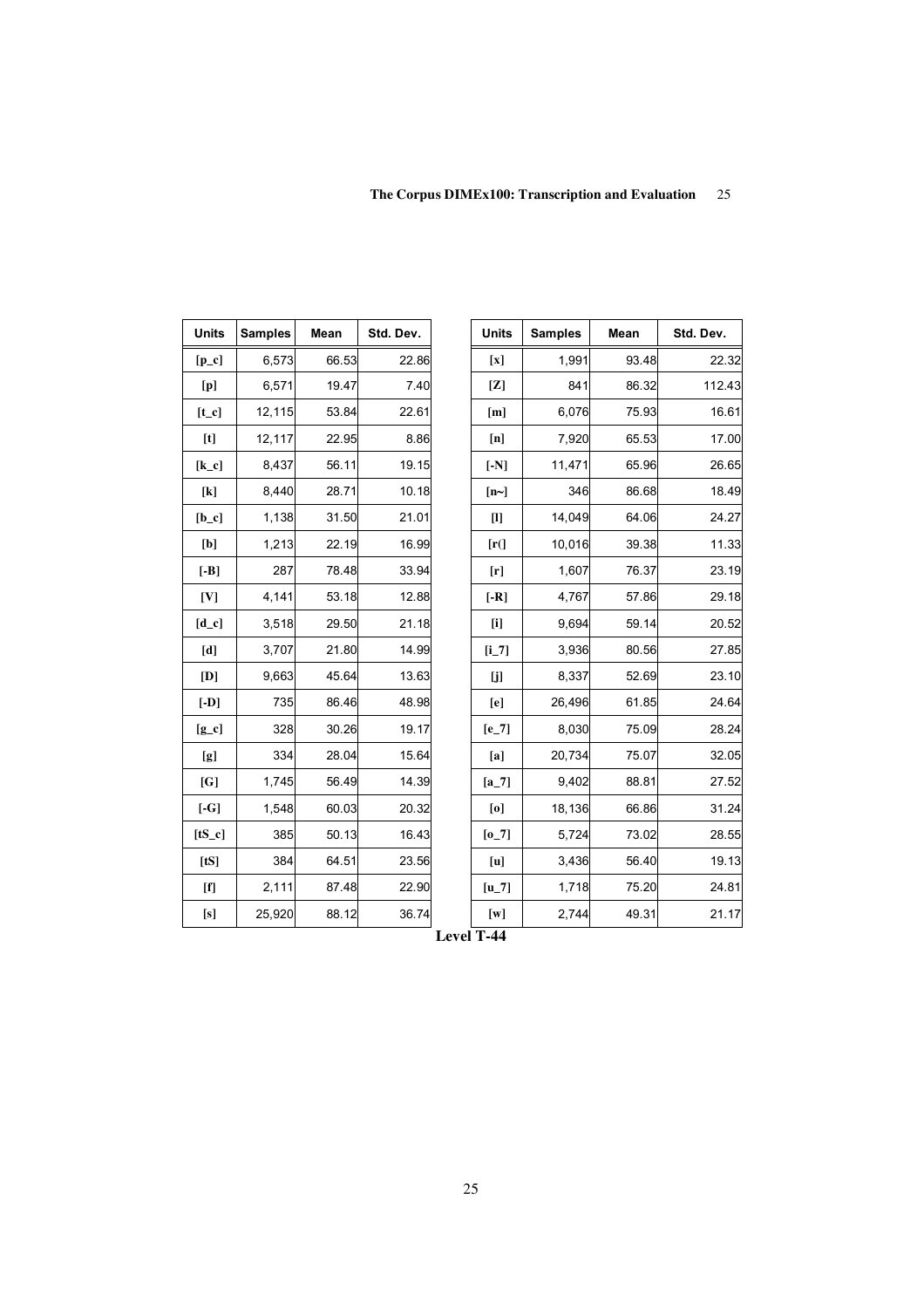| <b>Units</b>                                                                                                                                                                                                                                                                                                                                                                                                                                                                                                                                                               | <b>Samples</b> | Mean   | Std. Dev. |  |  |  |  |  |
|----------------------------------------------------------------------------------------------------------------------------------------------------------------------------------------------------------------------------------------------------------------------------------------------------------------------------------------------------------------------------------------------------------------------------------------------------------------------------------------------------------------------------------------------------------------------------|----------------|--------|-----------|--|--|--|--|--|
| $[{\bf p}]$                                                                                                                                                                                                                                                                                                                                                                                                                                                                                                                                                                | 6683           | 86.18  | 30.71     |  |  |  |  |  |
| $[t]$                                                                                                                                                                                                                                                                                                                                                                                                                                                                                                                                                                      | 12152          | 77.43  | 25.68     |  |  |  |  |  |
| $[{\bf k}]$                                                                                                                                                                                                                                                                                                                                                                                                                                                                                                                                                                | 9661           | 81.59  | 38.82     |  |  |  |  |  |
| [b]                                                                                                                                                                                                                                                                                                                                                                                                                                                                                                                                                                        | 5431           | 53.59  | 19.00     |  |  |  |  |  |
| [d]                                                                                                                                                                                                                                                                                                                                                                                                                                                                                                                                                                        | 13851          | 48.76  | 27.25     |  |  |  |  |  |
| [g]                                                                                                                                                                                                                                                                                                                                                                                                                                                                                                                                                                        | 2297           | 57.20  | 21.91     |  |  |  |  |  |
| [tS]                                                                                                                                                                                                                                                                                                                                                                                                                                                                                                                                                                       | 382            | 115.29 | 33.52     |  |  |  |  |  |
| $[1]$                                                                                                                                                                                                                                                                                                                                                                                                                                                                                                                                                                      | 2100           | 87.49  | 22.98     |  |  |  |  |  |
| [s]                                                                                                                                                                                                                                                                                                                                                                                                                                                                                                                                                                        | 25739          | 88.04  | 36.77     |  |  |  |  |  |
| $\mathbf{[x]}$                                                                                                                                                                                                                                                                                                                                                                                                                                                                                                                                                             | 1979           | 93.51  | 22.37     |  |  |  |  |  |
| [Z]                                                                                                                                                                                                                                                                                                                                                                                                                                                                                                                                                                        | 836            | 76.07  | 38.36     |  |  |  |  |  |
| [m]                                                                                                                                                                                                                                                                                                                                                                                                                                                                                                                                                                        | 7647           | 74.43  | 17.82     |  |  |  |  |  |
| [n]                                                                                                                                                                                                                                                                                                                                                                                                                                                                                                                                                                        | 17629          | 65.52  | 23.46     |  |  |  |  |  |
| $[n\sim]$                                                                                                                                                                                                                                                                                                                                                                                                                                                                                                                                                                  | 341            | 86.57  | 18.36     |  |  |  |  |  |
| $[1]$                                                                                                                                                                                                                                                                                                                                                                                                                                                                                                                                                                      | 13934          | 64.10  | 24.33     |  |  |  |  |  |
| [r(                                                                                                                                                                                                                                                                                                                                                                                                                                                                                                                                                                        | 14654          | 45.32  | 20.82     |  |  |  |  |  |
| [r]                                                                                                                                                                                                                                                                                                                                                                                                                                                                                                                                                                        | 1609           | 76.46  | 23.37     |  |  |  |  |  |
| [i]                                                                                                                                                                                                                                                                                                                                                                                                                                                                                                                                                                        | 21772          | 60.54  | 24.99     |  |  |  |  |  |
| $[e] \centering% \includegraphics[width=1.0\textwidth]{figs/fig_0a}% \includegraphics[width=1.0\textwidth]{figs/fig_0b}% \includegraphics[width=1.0\textwidth]{figs/fig_0b}% \includegraphics[width=1.0\textwidth]{figs/fig_0b}% \includegraphics[width=1.0\textwidth]{figs/fig_0b}% \includegraphics[width=1.0\textwidth]{figs/fig_0b}% \includegraphics[width=1.0\textwidth]{figs/fig_0b}% \includegraphics[width=1.0\textwidth]{figs/fig_0b}% \includegraphics[width=1.0\textwidth]{figs/fig_0b}% \includegraphics[width=1.0\textwidth]{figs/fig_0b}% \includegraphics$ | 34236          | 64.96  | 26.18     |  |  |  |  |  |
| [a]                                                                                                                                                                                                                                                                                                                                                                                                                                                                                                                                                                        | 29893          | 79.38  | 31.42     |  |  |  |  |  |
| $\lbrack 0 \rbrack$                                                                                                                                                                                                                                                                                                                                                                                                                                                                                                                                                        | 23682          | 68.36  | 30.81     |  |  |  |  |  |
| [u]                                                                                                                                                                                                                                                                                                                                                                                                                                                                                                                                                                        | 7825           | 58.04  | 23.25     |  |  |  |  |  |
| Level T-22                                                                                                                                                                                                                                                                                                                                                                                                                                                                                                                                                                 |                |        |           |  |  |  |  |  |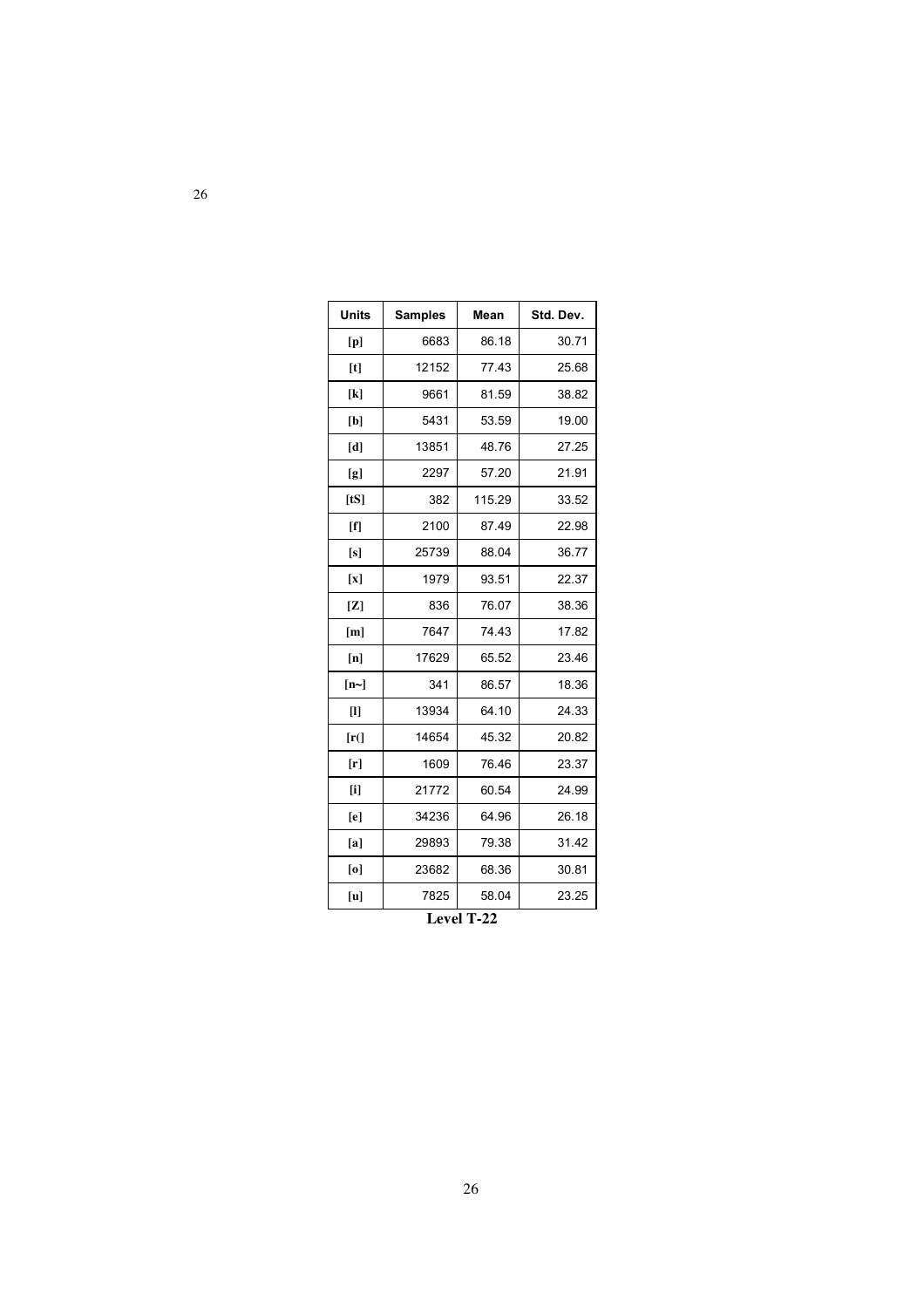# **Appendix 5**

# Equivalent symbols between IPA and Mexbet

| <b>Consonants</b>              | <b>IPA</b>                | <b>Mexbet</b>                                                                                                                                                                                                                                                                                                                                                                                                                  |
|--------------------------------|---------------------------|--------------------------------------------------------------------------------------------------------------------------------------------------------------------------------------------------------------------------------------------------------------------------------------------------------------------------------------------------------------------------------------------------------------------------------|
| Labial unvoiced stop           | p                         | p                                                                                                                                                                                                                                                                                                                                                                                                                              |
| Dental unvoiced stop           | t                         | t                                                                                                                                                                                                                                                                                                                                                                                                                              |
| Velar unvoiced stop            | k                         | k                                                                                                                                                                                                                                                                                                                                                                                                                              |
| Palatalized unvoiced stop      | $k^{j}$                   | $k_j$                                                                                                                                                                                                                                                                                                                                                                                                                          |
| Labial voiced stop             | b                         | $\mathbf b$                                                                                                                                                                                                                                                                                                                                                                                                                    |
| Dental voiced stop             | d                         | d                                                                                                                                                                                                                                                                                                                                                                                                                              |
| Velar voiced stop              | g                         | $\mathbf{g}% _{T}=\mathbf{g}_{T}=\mathbf{g}_{T}=\mathbf{g}_{T}=\mathbf{g}_{T}=\mathbf{g}_{T}=\mathbf{g}_{T}=\mathbf{g}_{T}=\mathbf{g}_{T}=\mathbf{g}_{T}=\mathbf{g}_{T}=\mathbf{g}_{T}=\mathbf{g}_{T}=\mathbf{g}_{T}=\mathbf{g}_{T}=\mathbf{g}_{T}=\mathbf{g}_{T}=\mathbf{g}_{T}=\mathbf{g}_{T}=\mathbf{g}_{T}=\mathbf{g}_{T}=\mathbf{g}_{T}=\mathbf{g}_{T}=\mathbf{g}_{T}=\mathbf{g}_{T}=\mathbf{g}_{T}=\mathbf{g}_{T}=\math$ |
| Palatal unvoiced affricate     | $\overline{\mathfrak{t}}$ | tS                                                                                                                                                                                                                                                                                                                                                                                                                             |
| Palatal voiced affricate       | $rac{\widehat{d_3}}{f}$   | dZ                                                                                                                                                                                                                                                                                                                                                                                                                             |
| Labiodental unvoiced fricative |                           | $\mathbf f$                                                                                                                                                                                                                                                                                                                                                                                                                    |
| Alveolar unvoiced fricative    | S                         | S                                                                                                                                                                                                                                                                                                                                                                                                                              |
| Dentalized unvoiced fricative  | $S_{n}$                   | $S_{-}$ [                                                                                                                                                                                                                                                                                                                                                                                                                      |
| Velar unvoiced fricative       | X                         | $\mathbf{X}$                                                                                                                                                                                                                                                                                                                                                                                                                   |
| Alveolar voiced fricative      | Ş                         | Z                                                                                                                                                                                                                                                                                                                                                                                                                              |
| Palatal voiced fricative       | 3                         | Z                                                                                                                                                                                                                                                                                                                                                                                                                              |
| Labial approximant             | ß                         | $\overline{\rm v}$                                                                                                                                                                                                                                                                                                                                                                                                             |
| Dental approximant             | ð                         | $\mathbf D$                                                                                                                                                                                                                                                                                                                                                                                                                    |
| Velar approximant              | $\hat{a}$                 | G                                                                                                                                                                                                                                                                                                                                                                                                                              |
| Labial nasal                   | m                         | m                                                                                                                                                                                                                                                                                                                                                                                                                              |
| Dentalized nasal               | ņ                         | $n_{-}$                                                                                                                                                                                                                                                                                                                                                                                                                        |
| Alveolar nasal                 | n                         | n                                                                                                                                                                                                                                                                                                                                                                                                                              |
| Palatal nasal                  | Jı                        | $n{\sim}$                                                                                                                                                                                                                                                                                                                                                                                                                      |
| Velarized nasal                | $n^{\gamma}$              | N                                                                                                                                                                                                                                                                                                                                                                                                                              |
| Lateral                        | 1                         | 1                                                                                                                                                                                                                                                                                                                                                                                                                              |
| Tap                            | $\mathbf{r}$              | r(                                                                                                                                                                                                                                                                                                                                                                                                                             |
| Trill                          | $\mathbf{r}$              | r                                                                                                                                                                                                                                                                                                                                                                                                                              |